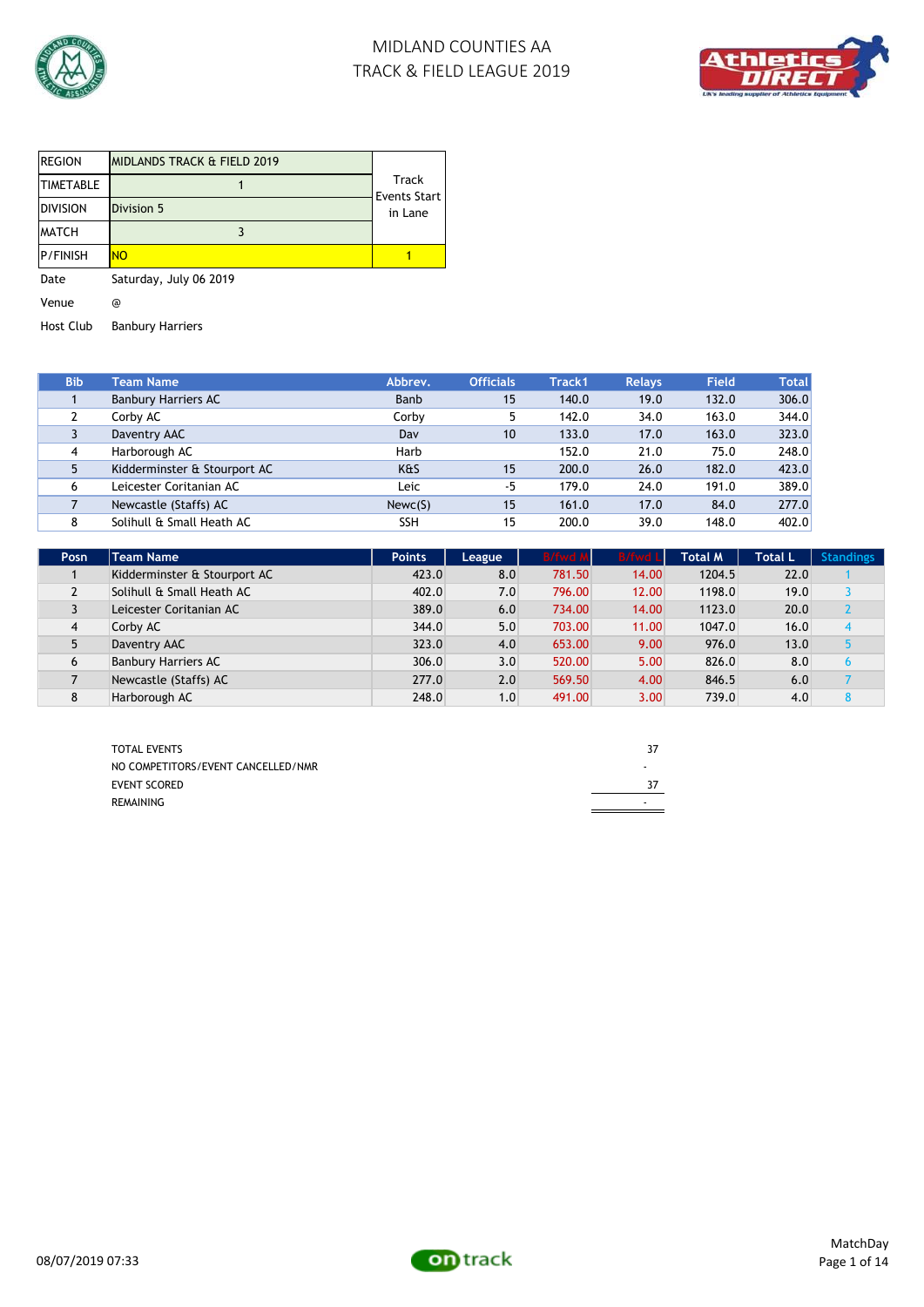

## **MIDLANDS TRACK & FIELD 2019 1 Division 5 @**

|  | thletic |  |
|--|---------|--|
|  |         |  |
|  | 111:13号 |  |

### **06/07/2019**

| Posn           |    | No. Athlete              | Club       | Perf |     | Posn         |     | No. Athlete                | Club       | Perf   |     |
|----------------|----|--------------------------|------------|------|-----|--------------|-----|----------------------------|------------|--------|-----|
|                | 2  | SPENCE Jordan            | Corby      | 11.4 | 636 | 1            | 22  | LEWIN Jai-Shammah Y        | Corby      | 11.9   | 500 |
| $\overline{2}$ |    | <b>HALL Matthew Y</b>    | Banb       | 11.5 | 607 | 2            | 11  | <b>HOOK Sam</b>            | Banb       | 12.0   | 475 |
| 3              | 6  | NJOPA-KABA Nicholas Y    | Leic       | 11.6 | 579 | 3            | 55  | VOYCE Ben Y                | K&S        | 12.4   | 384 |
| 4              | 3  | SANDERSON Alfie X        | Dav        | 11.8 | 526 | 4            | 33. | <b>MARTIN-EVANS Leon Y</b> | Dav        | 12.4   | 384 |
| 5.             | 5. | <b>BEYNON Tom Y</b>      | K&S        | 12.3 | 405 | 5.           | 66  | <b>WALKER Hayden</b>       | Leic       | 12.5   | 362 |
| 6              | 8  | SANDS Will X             | <b>SSH</b> | 12.5 | 362 | 6            | 88  | <b>HOPEWELL Keelan Y</b>   | <b>SSH</b> | 13.2   | 235 |
| 7              | 7  | <b>SMITH Elliot X</b>    | Newc(S)    | 17.4 |     | 7            | 77  | <b>STEVENS Jerome</b>      | Newc(S)    | 15.9   | 9   |
| 8              |    |                          |            |      |     | 8            |     |                            |            |        |     |
| 200m Men A     |    |                          | Wind       | 0.0  |     | 200m Men B   |     |                            | Wind       | $-0.7$ |     |
| Posn           |    | No. Athlete              | Club       | Perf |     | Posn         |     | No. Athlete                | Club       | Perf   |     |
|                | 2  | SPENCE Jordan            | Corby      | 22.8 | 697 | 1            | 22  | <b>AKINLOYE Akinwumi</b>   | Corby      | 24.1   | 519 |
| $\overline{2}$ |    | <b>HALL Matthew Y</b>    | Banb       | 23.2 | 639 | $\mathbf{2}$ | 33  | <b>THORP William X</b>     | Dav        | 24.7   | 447 |
| 3              | 6  | NJOPA-KABA Nicholas Y    | Leic       | 23.6 | 584 | 3            | 66  | <b>WALKER Hayden</b>       | Leic       | 24.8   | 435 |
| 4              | 3  | SANDERSON Alfie X        | Dav        | 23.9 | 544 | 4            | 11  | <b>RATCLIFFE Alfie</b>     | Banb       | 26.6   | 258 |
| 5              | 5. | <b>BEYNON Tom Y</b>      | K&S        | 24.9 | 424 | 5.           | 88  | MCLEOD Christopher Y       | <b>SSH</b> | 27.5   | 189 |
| 6              | 8  | SANDS Will X             | <b>SSH</b> | 25.0 | 413 | 6            | 77  | <b>WAKEFIELD Louis X</b>   | Newc(S)    | 27.7   | 176 |
| 7              | 7  | <b>NAGINGTON Lewis Y</b> | Newc(S)    | 25.2 | 391 | 7            | 55. | <b>PRIEST Andrew</b>       | K&S        | 28.0   | 156 |
| 8              |    |                          |            |      |     | 8            |     |                            |            |        |     |

| 100m Men A |    |                       | Wind       | $-0.3$ |     | 100m Men B |     |                            | Wind       | $-2.1$ |     |
|------------|----|-----------------------|------------|--------|-----|------------|-----|----------------------------|------------|--------|-----|
| Posn       |    | No. Athlete           | Club       | Perf   |     |            |     | Posn No. Athlete           | Club       | Perf   |     |
|            | 2  | SPENCE Jordan         | Corby      | 11.4   | 636 |            | 22. | LEWIN Jai-Shammah Y        | Corby      | 11.9   | 500 |
| 2          |    | <b>HALL Matthew Y</b> | Banb       | 11.5   | 607 | 2          | 11  | HOOK Sam                   | Banb       | 12.0   | 475 |
| 3          | 6  | NJOPA-KABA Nicholas Y | Leic       | 11.6   | 579 | 3          | 55  | VOYCE Ben Y                | K&S        | 12.4   | 384 |
| 4          | 3  | SANDERSON Alfie X     | Dav        | 11.8   | 526 | 4          | 33. | <b>MARTIN-EVANS Leon Y</b> | Dav        | 12.4   | 384 |
| 5.         | 5. | <b>BEYNON Tom Y</b>   | K&S        | 12.3   | 405 | 5          | 66  | <b>WALKER Hayden</b>       | Leic       | 12.5   | 362 |
| 6          | 8  | SANDS Will X          | <b>SSH</b> | 12.5   | 362 | 6          | 88  | <b>HOPEWELL Keelan Y</b>   | <b>SSH</b> | 13.2   | 235 |
| 7          | 7  | <b>SMITH Elliot X</b> | Newc(S)    | 17.4   |     |            | 77  | <b>STEVENS Jerome</b>      | Newc(S)    | 15.9   | 9   |
| 8          |    |                       |            |        |     | 8          |     |                            |            |        |     |
| 200m Men A |    |                       | Wind       | 0.0    |     | 200m Men B |     |                            | Wind       | $-0.7$ |     |

|              | ה ווטייו וווט |                          | ,,,,,,     | v.v  |     | <i>L</i> ovin McH D |    |                             | ,,,,,,     | <u>v.,</u> |     |
|--------------|---------------|--------------------------|------------|------|-----|---------------------|----|-----------------------------|------------|------------|-----|
|              |               | osn No. Athlete          | Club       | Perf |     |                     |    | Posn No. Athlete            | Club       | Perf       |     |
| 1            | 2             | SPENCE Jordan            | Corby      | 22.8 | 697 |                     | 22 | AKINLOYE Akinwumi           | Corby      | 24.1       | 519 |
| $\mathbf{2}$ |               | <b>HALL Matthew Y</b>    | Banb       | 23.2 | 639 |                     | 33 | <b>THORP William X</b>      | Dav        | 24.7       | 447 |
| 3            | 6.            | NJOPA-KABA Nicholas Y    | Leic       | 23.6 | 584 | 3.                  | 66 | WALKER Hayden               | Leic       | 24.8       | 435 |
| 4            | 3.            | SANDERSON Alfie X        | Dav        | 23.9 | 544 | 4                   | 11 | RATCLIFFE Alfie             | Banb       | 26.6       | 258 |
| 5.           | 5.            | <b>BEYNON Tom Y</b>      | K&S        | 24.9 | 424 | 5.                  | 88 | <b>MCLEOD Christopher Y</b> | <b>SSH</b> | 27.5       | 189 |
| 6            | 8             | SANDS Will X             | <b>SSH</b> | 25.0 | 413 | 6.                  | 77 | <b>WAKEFIELD Louis X</b>    | Newc(S)    | 27.7       | 176 |
|              |               | <b>NAGINGTON Lewis Y</b> | Newc(S)    | 25.2 | 391 |                     | 55 | <b>PRIEST Andrew</b>        | K&S        | 28.0       | 156 |
| 8            |               |                          |            |      |     | 8                   |    |                             |            |            |     |

## **400m Men A 400m Men B**

|      |    |                          |            |      |     | .  |    |                         |            |      |     |
|------|----|--------------------------|------------|------|-----|----|----|-------------------------|------------|------|-----|
| Posn |    | No. Athlete              | Club       | Perf |     |    |    | Posn No. Athlete        | Club       | Perf |     |
|      | 6. | <b>SIBANDA Clinton Y</b> | Leic       | 51.9 | 653 |    | 66 | <b>HUGHES Jonathan</b>  | Leic       | 53.5 | 568 |
|      | 8  | CLARKE Ben X             | <b>SSH</b> | 52.2 | 636 |    | 88 | <b>DUNLEAVY James X</b> | <b>SSH</b> | 56.2 | 440 |
|      | 5. | VOYCE Ben Y              | K&S        | 53.5 | 568 | 3. | 22 | LOK Keith               | Corby      | 62.7 | 206 |
| 4    |    | <b>MOYAERT Oskar Y</b>   | Banb       | 53.6 | 563 | 4  | 77 | STEVENS Jerome          | Newc(S)    | 62.9 | 200 |
| 5.   |    | AKINLOYE Akinwumi        | Corby      | 54.1 | 538 | 5. | 44 | <b>BARBER lain</b>      | Harb       | 68.1 | 85  |
| 6    |    | DROOGMANS Jacob Y        | Newc(S)    | 55.0 | 494 | 6. | 33 | <b>PEDELTY Andrew</b>   | Dav        | 70.9 | 45  |
|      |    | <b>THORP William X</b>   | Dav        | 56.4 | 431 |    | 11 | <b>VINCENT Philip</b>   | Banb       | 76.4 | 4   |
| 8    | 4  | EALES Adam               | Harb       | 67.0 | 104 | 8  | 55 | LAMBERT Michael         | K&S        | 79.2 |     |
|      |    |                          |            |      |     |    |    |                         |            |      |     |

## **800m Men A 800m Men B** Posn No. Athlete Club Perf Posn No. Athlete Club Perf 1 8 HOPEWELL Keelan Y SSH 02:01.7 627 1 88 DUNLEAVY James X SSH 02:05.7 536 2 7 DROOGMANS Jacob Y Newc(S) 02:02.7 603 2 66 LAZUTIN Alexander Leic 02:09.1 465 3 6 KAIRE Wais Leic 02:02.9 599 3 44 EALES Adam Harb 02:23.3 233 4 4 BARBER Adam X Harb 02:07.0 508 4 77 SMITH Elliot X Newc(S) 02:24.8 214 5 5 PARKES Ryan X 6 K&S 02:20.6 270 5 11 CARRUTHERS Jonathan Banb 02:31.2 144 6 3 GREENFIELD Josh Y Dav 02:23.8 227 6 33 BAKER Damian Dav 03:00.2 4 7 1 RATCLIFFE Alfie 8 Banb 02:24.0 224 7 55 INGRAM Edward K&S 03:03.5 1 8 2 LOK Keith Corby 02:57.0 8 8

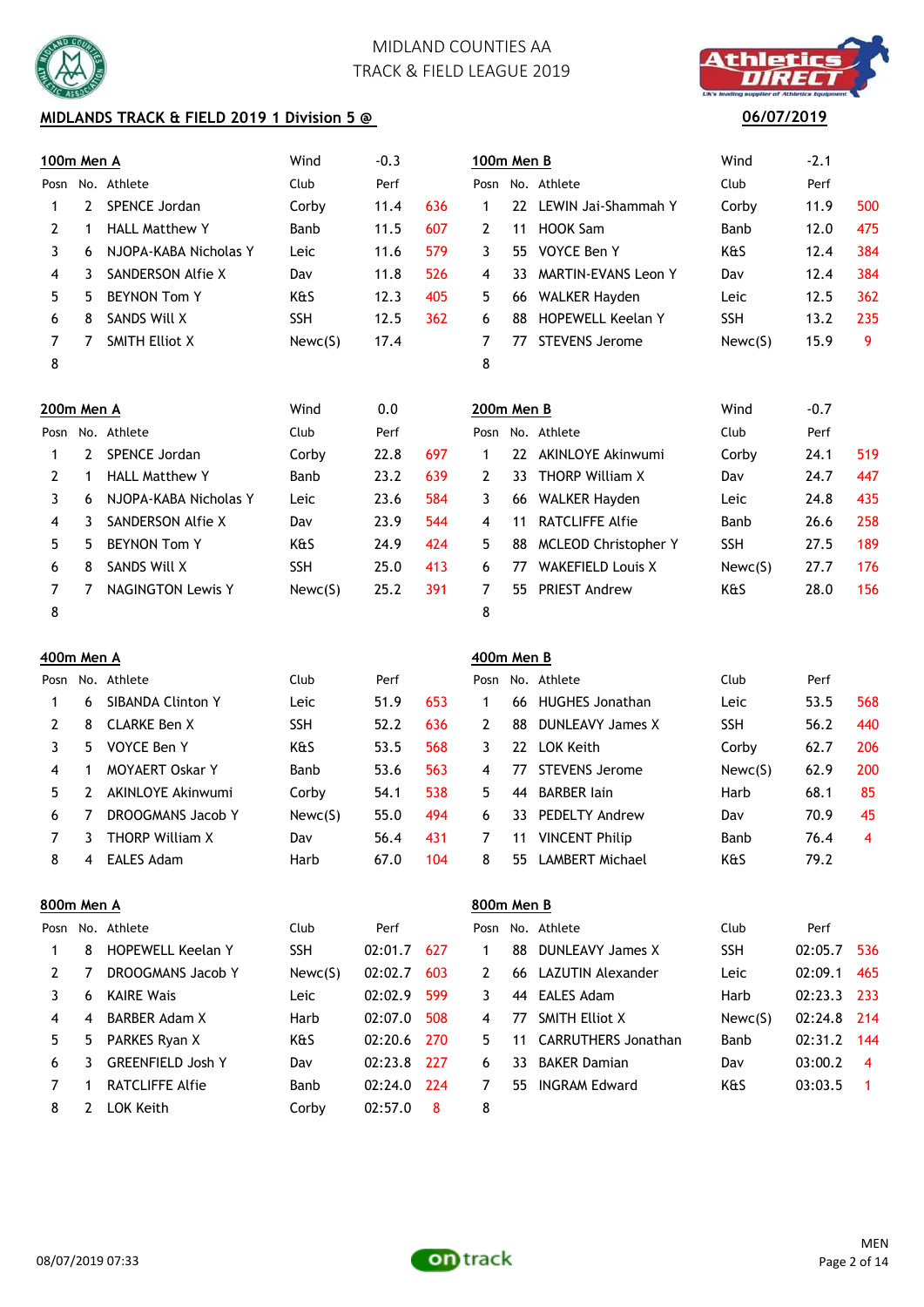

## **MIDLANDS TRACK & FIELD 2019 1 Division 5 @** 06/07/2019

### **1500m Men A 1500m Men B**

|    |   | Posn No. Athlete            | Club       | Perf    |     |   |    | Posn No. Athlete          | Club       | Perf        |            |
|----|---|-----------------------------|------------|---------|-----|---|----|---------------------------|------------|-------------|------------|
|    | 8 | <b>MCLEOD Christopher Y</b> | <b>SSH</b> | 04:04.4 | 700 |   | 77 | <b>WAKEFIELD Louis X</b>  | Newc(S)    | 04:30.2     | 446        |
|    |   | <b>NAGINGTON Lewis Y</b>    | Newc(S)    | 04:21.8 | 521 | 2 |    | 66 LAZUTIN Alexander      | Leic       | 04:34.5     | <b>410</b> |
|    | 4 | BARBER Adam X               | Harb       | 04:23.6 | 504 | 3 |    | 88 SANCHEZ MOGOLLON Jorge | <b>SSH</b> | 04:55.5 261 |            |
| 4  | 6 | <b>KAIRE Wais</b>           | Leic       | 04:24.6 | 495 | 4 | 44 | <b>FORTNUM Tom Y</b>      | Harb       | 04:58.4 244 |            |
| 5. |   | <b>KELLING Gregor</b>       | Banb       | 04:28.4 | 462 | 5 | 5. | <b>BULLOCK Phill</b>      | K&S        | 05:16.1     | 152        |
| 6  |   | 55 PARKES Ryan X            | K&S        | 05:12.6 | 168 | 6 | 33 | <b>BAKER Damian</b>       | Dav        | 05:25.4     | 115        |
|    |   | <b>GREENFIELD Josh Y</b>    | Dav        | 05:18.0 | 144 |   |    | 11 CARRUTHERS Jonathan    | Banb       | 05:31.9     | - 92       |
| 8  |   | DEE Ed                      | Corby      | 05:27.1 | 108 | 8 |    |                           |            |             |            |

|             | osh no. Athlete           | CIUD       | Pert        |     |
|-------------|---------------------------|------------|-------------|-----|
| $\mathbf 1$ | 77 WAKEFIELD Louis X      | Newc(S)    | 04:30.2 446 |     |
| 2           | 66 LAZUTIN Alexander      | Leic       | 04:34.5 410 |     |
| 3           | 88 SANCHEZ MOGOLLON Jorge | <b>SSH</b> | 04:55.5 261 |     |
| 4           | 44 FORTNUM Tom Y          | Harb       | 04:58.4 244 |     |
|             | 5 5 BULLOCK Phill         | K&S        | 05:16.1     | 152 |
| 6           | 33 BAKER Damian           | Dav        | 05:25.4     | 115 |
| 7           | 11 CARRUTHERS Jonathan    | Banb       | 05:31.9     | -92 |
| Ω           |                           |            |             |     |

### **5000m Men A 5000m Men B**

| Posn |    | No. Athlete            | Club       | Perf    |    |     | Posn No. Athlete       | Club       | Perf    |
|------|----|------------------------|------------|---------|----|-----|------------------------|------------|---------|
|      | 6  | LEE Gordon             | Leic       | 17:09.3 |    |     | 66 PEARCE David        | Leic       | 17:31.1 |
|      |    | <b>SHARMAN Tim</b>     | Newc(S)    | 17:36.8 |    | 44  | <b>WARD Tom</b>        | Harb       | 18:32.2 |
|      | 8  | <b>BRACKEN Michael</b> | <b>SSH</b> | 17:42.8 |    | 77  | STEVENS Jerome         | Newc(S)    | 18:43.0 |
| 4    | 4  | EALES Adam             | Harb       | 17:53.9 | 4  | 88  | SANCHEZ MOGOLLON Jorge | <b>SSH</b> | 19:22.2 |
| 5.   | 5. | <b>CURRIER brian</b>   | K&S        | 19:23.3 | 5. | 55. | <b>BULLOCK Phill</b>   | K&S        | 20:06.4 |
| 6    |    | <b>VINCENT Philip</b>  | Banb       | 20:45.4 | 6  | 33. | <b>GREENFIELD Rob</b>  | Dav        | 20:54.4 |
|      |    | <b>BAKER Damian</b>    | Dav        | 20:50.1 |    |     |                        |            |         |
|      |    |                        |            |         |    |     |                        |            |         |

8 8

**2000m S/Chase Men A 2000m S/Chase Men B** Posn No. Athlete **Club** Perf P 1 1 KNOX Owen Y Banb 06:34.5 2856 2 7 SHARMAN Tim Newc(S) 07:32.9 2554 3 4 WARD Tom Harb 07:55.4 2442 4 5 BULLOCK Phill K&S 08:26.6 2291 5 3 BAKER Damian Dav 09:02.2 2123  $6$ 7 7

|              |    | osn No. Athlete      | Club    | Perf         |             |    | Posn No. Athlete      | Club | Perf         |  |
|--------------|----|----------------------|---------|--------------|-------------|----|-----------------------|------|--------------|--|
| $1 \quad$    |    | KNOX Owen Y          | Banb    | 06:34.5 2856 | $\mathbf 1$ |    | 44 FORTNUM Tom Y      | Harb | 08:01.4 2413 |  |
| $\mathbf{2}$ |    | <b>SHARMAN Tim</b>   | Newc(S) | 07:32.9 2554 | 2           |    | 33 GREENFIELD Rob     | Dav  | 09:23.0 2028 |  |
| 3            | 4  | <b>WARD Tom</b>      | Harb    | 07:55.4 2442 | 3           | 11 | <b>VINCENT Philip</b> | Banb | 09:51.2 1903 |  |
| 4            | 5. | <b>BULLOCK Phill</b> | K&S     | 08:26.6 2291 | 4           |    | 55 LAMBERT Michael    | K&S  | 10:23.9 1761 |  |
| 5.           | 3  | <b>BAKER Damian</b>  | Dav     | 09:02.2 2123 | 5           |    |                       |      |              |  |
| 6            |    |                      |         |              | 6           |    |                       |      |              |  |
|              |    |                      |         |              |             |    |                       |      |              |  |
| 8            |    |                      |         |              | 8           |    |                       |      |              |  |

### **400m Hurdles Men A 400m Hurdles Men B**

| Posn           |    | No. Athlete                  | Club    | Perf |     |   |    | Posn No. Athlete   | Club | Perf |     |
|----------------|----|------------------------------|---------|------|-----|---|----|--------------------|------|------|-----|
|                | 6  | <b>HUGHES Jonathan</b>       | Leic    | 60.2 | 636 |   |    | 66 WALKER Hayden   | Leic | 63.9 | 529 |
| 2              | 5. | JAMES Adrian                 | K&S     | 66.0 | 472 | 2 |    | 55 LAMBERT Jack Y  | K&S  | 74.1 | 282 |
|                | 8  | VISRAM CIPOLLETTA Adam X SSH |         | 70.9 | 352 | 3 | 44 | <b>BARBER lain</b> | Harb | 78.6 | 196 |
| $\overline{4}$ | 3. | <b>PEDELTY Andrew</b>        | Dav     | 75.9 | 246 | 4 |    | 33 BAKER Damian    | Dav  | 89.6 | 50  |
| 5.             |    | <b>SHARMAN Tim</b>           | Newc(S) | 77.3 | 220 | 5 |    |                    |      |      |     |
| 6              |    | <b>ROBINSON Jan</b>          | Banb    | 79.9 | 174 | 6 |    |                    |      |      |     |
|                | 4  | <b>WARD Tom</b>              | Harb    | 81.5 | 149 | 7 |    |                    |      |      |     |
| 8              |    |                              |         |      |     | 8 |    |                    |      |      |     |

|  | Posn No. Athlete  | Club | Perf |     |
|--|-------------------|------|------|-----|
|  | 66 WALKER Hayden  | Leic | 63.9 | 529 |
|  | 55 LAMBERT Jack Y | k&S  | 74.1 | 282 |
|  | 44 BARBER lain    | Harb | 78.6 | 196 |
|  | 33 BAKER Damian   | Dav  | 89.6 | 50  |
|  |                   |      |      |     |



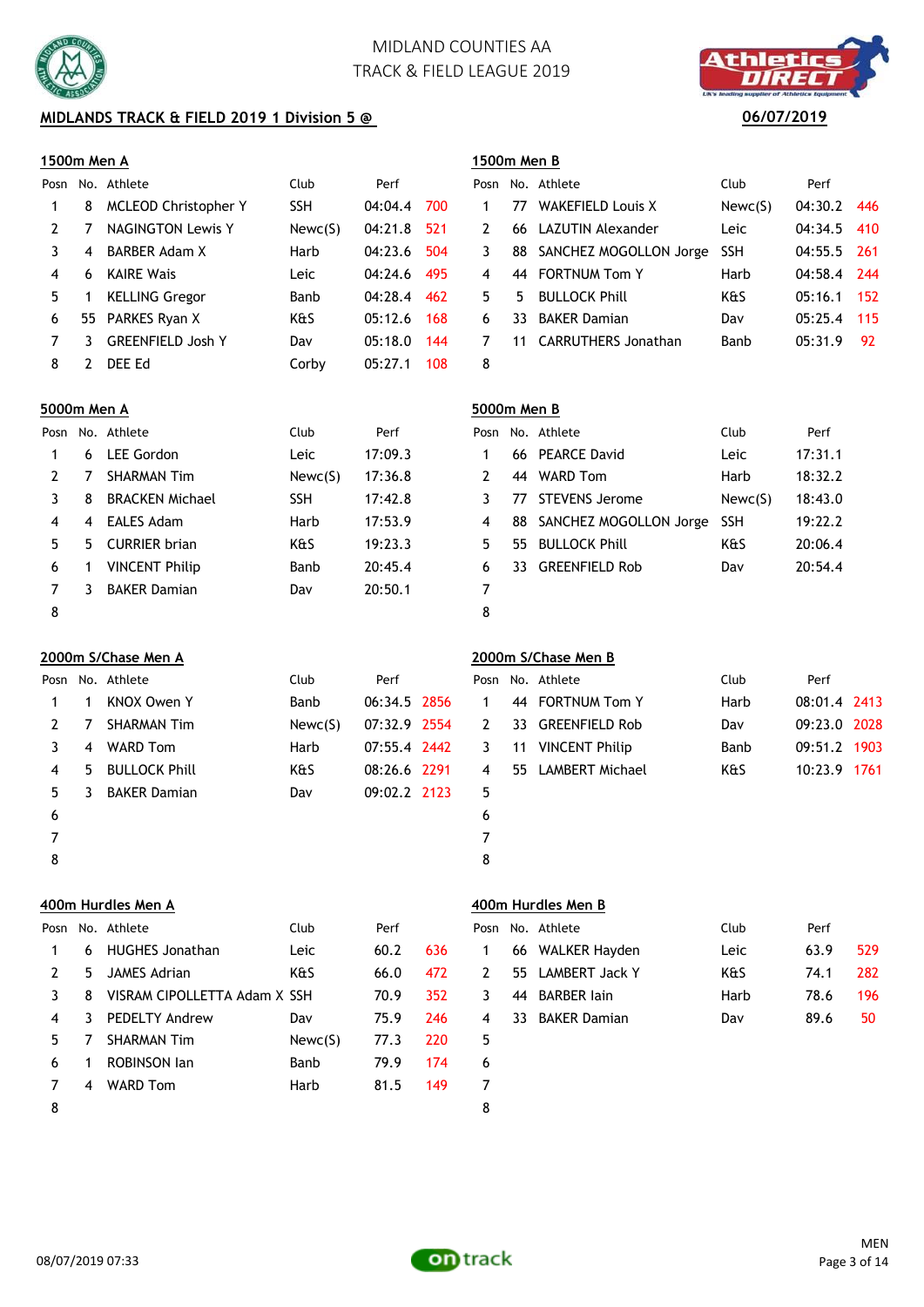

## **MIDLANDS TRACK & FIELD 2019 1 Division 5 @**

## **110m Hurdles Men A 110m Hurdles Men B**

| Posn           |    | No. Athlete            | Club | Perf |     |             |    | Posn No. Athlete  | Club | Perf |     |
|----------------|----|------------------------|------|------|-----|-------------|----|-------------------|------|------|-----|
| 1              | 5. | <b>MILBURN James</b>   | K&S  | 17.4 | 574 |             |    | 33 PEDELTY Andrew | Dav  | 21.3 | 266 |
| 2              | 3  | RUSS Kieran            | Dav  | 18.1 | 511 | $2^{\circ}$ |    | 55 JAMES Adrian   | K&S  | 21.3 | 266 |
| 3.             | 6  | <b>HUGHES Jonathan</b> | Leic | 20.0 | 357 | 3           | 66 | WALKER Hayden     | Leic | 23.2 | 157 |
| $\overline{4}$ |    |                        |      |      |     | 4           |    |                   |      |      |     |
| 5              |    |                        |      |      |     | 5           |    |                   |      |      |     |
| 6              |    |                        |      |      |     | 6           |    |                   |      |      |     |
| 7              |    |                        |      |      |     |             |    |                   |      |      |     |
| 8              |    |                        |      |      |     | 8           |    |                   |      |      |     |
|                |    |                        |      |      |     |             |    |                   |      |      |     |

| thletic                                     |  |
|---------------------------------------------|--|
| ww<br>ading sopplier of Athletics Equipment |  |
| 06/07/2019                                  |  |

 $\sim$ 

|   | osn No. Athlete   | Club | Perf |     |
|---|-------------------|------|------|-----|
| 1 | 33 PEDELTY Andrew | Dav  | 21.3 | 266 |
| 2 | 55 JAMES Adrian   | K&S  | 21.3 | 266 |
| 3 | 66 WALKER Hayden  | Leic | 23.2 | 157 |
| 4 |                   |      |      |     |
| 5 |                   |      |      |     |
| 6 |                   |      |      |     |
|   |                   |      |      |     |

|      |     | Long Jump Men A       |            |      |     | Long Jump Men B |     |                            |         |      |     |  |
|------|-----|-----------------------|------------|------|-----|-----------------|-----|----------------------------|---------|------|-----|--|
| Posn | Bib | Athlete               | Club       | Perf |     | Posn            |     | Bib Athlete                | Club    | Perf |     |  |
|      |     | LEWIN Jai-Shammah Y   | Corby      | 6.65 | 783 |                 | 3.  | <b>MARTIN-EVANS Leon Y</b> | Dav     | 5.83 | 62C |  |
|      | 33  | <b>FENN Michael</b>   | Dav        | 5.91 | 636 | 2               | 22  | <b>BAILEY Aidan</b>        | Corby   | 4.93 | 445 |  |
|      |     | <b>HALL Matthew Y</b> | Banb       | 5.89 | 632 | 3.              |     | 66 NJOPA-KABA Nicholas Y   | Leic    | 4.73 | 406 |  |
| 4    | 5   | <b>MILBURN James</b>  | K&S        | 5.50 | 556 | 4               | 55. | <b>PRIEST Andrew</b>       | K&S     | 4.59 | 379 |  |
| 5.   | 6   | JENGWE Israel Solomon | Leic       | 5.28 | 513 | 5.              | 77  | <b>WAKEFIELD Louis X</b>   | Newc(S) | 4.02 | 271 |  |
| 6    | 8   | <b>VELOSO Alex X</b>  | <b>SSH</b> | 4.49 | 360 | 6               |     |                            |         |      |     |  |
|      |     | DROOGMANS Jacob Y     | Newc(S)    | 4.16 | 297 |                 |     |                            |         |      |     |  |
| 8    |     |                       |            |      |     | 8               |     |                            |         |      |     |  |

| osn' |   | Bib Athlete                | Club    | Perf |     |
|------|---|----------------------------|---------|------|-----|
| 1    | 3 | <b>MARTIN-EVANS Leon Y</b> | Dav     | 5.83 | 620 |
| 2    |   | 22 BAILEY Aidan            | Corby   | 4.93 | 445 |
| 3    |   | 66 NJOPA-KABA Nicholas Y   | Leic    | 4.73 | 406 |
| 4    |   | 55 PRIEST Andrew           | K&S     | 4.59 | 379 |
| 5    |   | 77 WAKEFIELD Louis X       | Newc(S) | 4.02 | 271 |
| 6    |   |                            |         |      |     |
| 7    |   |                            |         |      |     |
|      |   |                            |         |      |     |

|                |     | Posn Bib Athlete      | Club  | Perf |       |              | Posn Bib Athlete    | Club  | Perf |            |
|----------------|-----|-----------------------|-------|------|-------|--------------|---------------------|-------|------|------------|
| $\overline{1}$ |     | 3 MARTIN-EVANS Leon Y | Dav   | 1.95 | 802   | $\mathbf{1}$ | 33 RUSS Kieran      | Dav   | 1.70 | 594        |
| 2              |     | 2 LEWIN Jai-Shammah Y | Corby | 1.85 | - 719 |              | 2 6 FRANCIS Forrest | Leic  | 1.55 | <b>469</b> |
| 3              |     | 66 HUGHES Jonathan    | Leic  | 1.65 | 553   | 3            | 22 SPENCE Jordan    | Corby | 1.55 | -469       |
| 4              | - 1 | HOOK Sam              | Banb  | 1.65 | 553   |              |                     |       |      |            |
| 5              | .5. | JAMES Adrian          | K&S   | 1.50 | 427   |              |                     |       |      |            |

### **High Jump Men A High Jump Men B**

|  | Posn Bib Athlete    | Club  | Perf |       |
|--|---------------------|-------|------|-------|
|  | 1 33 RUSS Kieran    | Dav   | 1.70 | 594   |
|  | 2 6 FRANCIS Forrest | Leic. | 1.55 | 469   |
|  | 3 22 SPENCE Jordan  | Corby | 1.55 | - 469 |

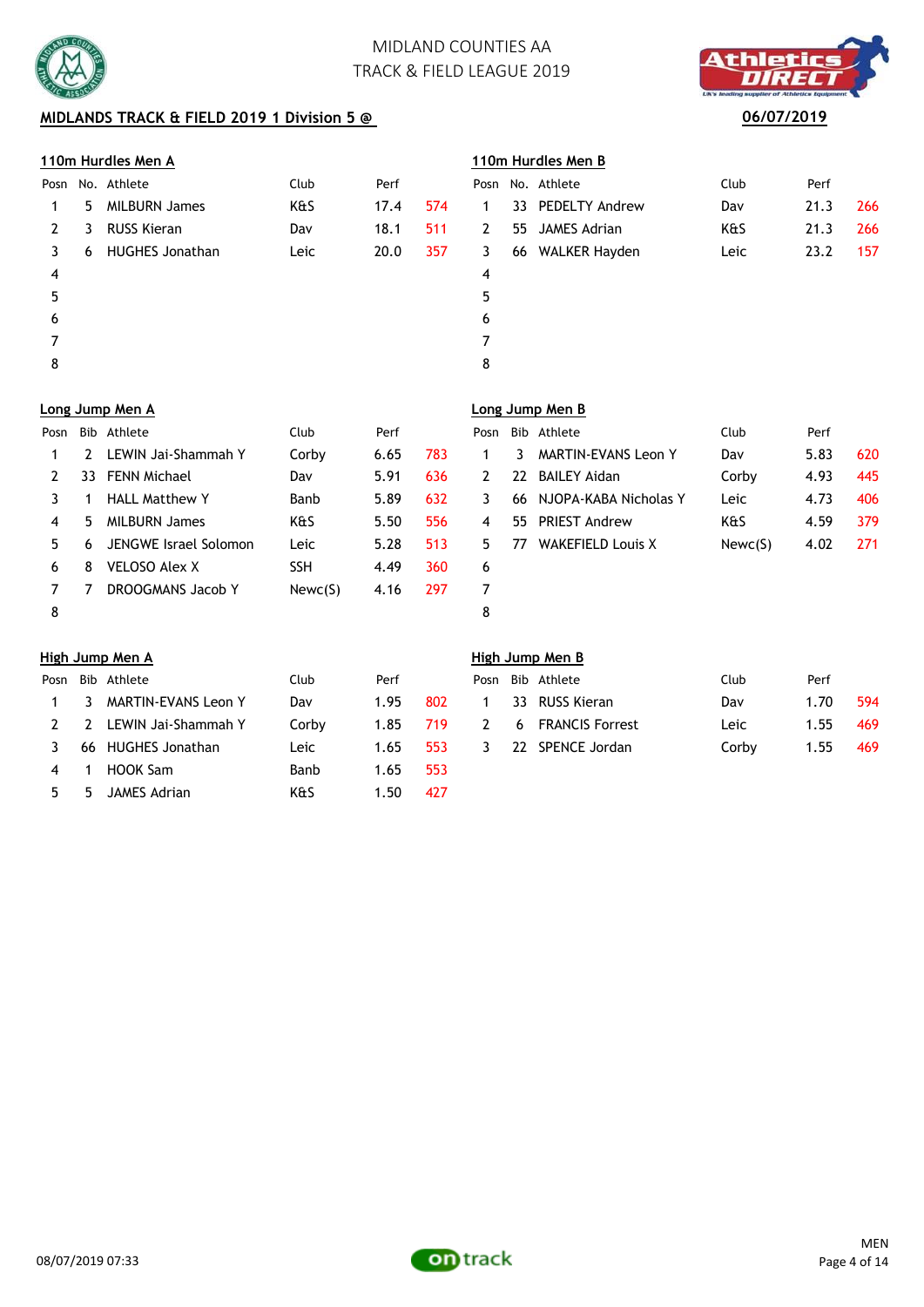

## **MIDLANDS TRACK & FIELD 2019 1 Division 5 @** 06/07/2019



|      |    | Triple Jump Men A            |       |       |     |              |    | Triple Jump Men B     |       |       |     |  |  |  |  |
|------|----|------------------------------|-------|-------|-----|--------------|----|-----------------------|-------|-------|-----|--|--|--|--|
| Posn |    | Bib Athlete                  | Club  | Perf  |     | Posn         |    | Bib Athlete           | Club  | Perf  |     |  |  |  |  |
|      | 2  | LEWIN Jai-Shammah Y          | Corby | 13.30 | 750 | 1            |    | 22 BAILEY Aidan       | Corby | 10.56 | 478 |  |  |  |  |
| 2    | 8  | VISRAM CIPOLLETTA Adam X SSH |       | 13.16 | 737 | $\mathbf{2}$ | 33 | <b>PEDELTY Andrew</b> | Dav   | 10.22 | 442 |  |  |  |  |
| 3    | 6  | <b>SIBANDA Clinton Y</b>     | Leic  | 12.93 | 715 | 3            | 5. | VOYCE Ben Y           | K&S   | 10.20 | 440 |  |  |  |  |
| 4    | 55 | <b>LAMBERT Jack Y</b>        | K&S   | 10.75 | 498 | 4            | 66 | JENGWE Israel Solomon | Leic  | 9.87  | 404 |  |  |  |  |
| 5    | 3  | <b>BEEVERS Eoin X</b>        | Dav   | 10.65 | 488 | 5            |    |                       |       |       |     |  |  |  |  |
| 6    |    |                              |       |       |     | 6            |    |                       |       |       |     |  |  |  |  |
| 7    |    |                              |       |       |     | 7            |    |                       |       |       |     |  |  |  |  |
| 8    |    |                              |       |       |     | 8            |    |                       |       |       |     |  |  |  |  |
|      |    | Pole Vault Men A             |       |       |     |              |    | Pole Vault Men B      |       |       |     |  |  |  |  |
| Posn |    | Bib Athlete                  | Club  | Perf  |     | Posn         |    | Bib Athlete           | Club  | Perf  |     |  |  |  |  |
| 1    | 5  | <b>MILBURN James</b>         | K&S   | 3.60  | 612 |              |    |                       |       |       |     |  |  |  |  |
| 2    | 3  | <b>RUSS Kieran</b>           | Dav   | 3.50  | 590 |              |    |                       |       |       |     |  |  |  |  |

|      | Shot Men A   |                        |            |       |     |              | Shot Men B |                         |             |       |     |  |  |
|------|--------------|------------------------|------------|-------|-----|--------------|------------|-------------------------|-------------|-------|-----|--|--|
| Posn | Bib          | Athlete                | Club       | Perf  |     | Posn         |            | Bib Athlete             | Club        | Perf  |     |  |  |
|      | 6            | <b>FRANCIS Forrest</b> | Leic       | 11.90 | 717 | 1            | 66         | KAY Christopher         | Leic        | 11.64 | 699 |  |  |
| 2    | 3            | <b>RUSS Kieran</b>     | Dav        | 11.75 | 707 | 2            | 33.        | <b>FENN Michael</b>     | Dav         | 10.20 | 596 |  |  |
| 3    | 5            | MORRIS david           | K&S        | 10.28 | 602 | 3            | 55.        | JAMES Adrian            | K&S         | 9.07  | 507 |  |  |
| 4    | 2            | <b>KNOTT Peter</b>     | Corby      | 9.75  | 561 | 4            | 22         | <b>BAILEY Aidan</b>     | Corby       | 8.79  | 484 |  |  |
| 5.   | 8            | <b>CLARKE Ben X</b>    | <b>SSH</b> | 9.40  | 534 | 5.           |            | <b>SHEPHERD Charlie</b> | <b>Banb</b> | 8.66  | 473 |  |  |
| 6    | 11           | HOOK Sam               | Banb       | 8.92  | 495 | 6            | 88         | <b>WEBBER Andrew</b>    | <b>SSH</b>  | 5.72  | 163 |  |  |
| 7    | 4            | <b>BARBER lain</b>     | Harb       | 5.60  | 144 | 7            | 44         | EALES Adam              | Harb        | 5.53  | 133 |  |  |
| 8    |              | <b>BAILEY Martin</b>   | Newc(S)    | 5.22  | 75  | 8            | 77         | <b>WAKEFIELD Paul</b>   | Newc(S)     | 4.27  |     |  |  |
|      | Discus Men A |                        |            |       |     | Discus Men B |            |                         |             |       |     |  |  |

| DISCUS MEN A |    |                         |            |       |     | DISCUS MEILD |     |                        |            |       |     |
|--------------|----|-------------------------|------------|-------|-----|--------------|-----|------------------------|------------|-------|-----|
| Posn         |    | Bib Athlete             | Club       | Perf  |     | Posn         |     | Bib Athlete            | Club       | Perf  |     |
|              | 66 | <b>KAY Christopher</b>  | Leic       | 34.64 | 673 |              | 6   | <b>FRANCIS Forrest</b> | Leic       | 25.34 | 499 |
|              |    | <b>SHEPHERD Charlie</b> | Banb       | 32.78 | 640 | 2            | 11  | HOOK Sam               | Banb       | 23.86 | 468 |
|              | 3  | RUSS Kieran             | Dav        | 31.29 | 614 | 3.           | 55  | LAMBERT Michael        | K&S        | 18.56 | 341 |
| 4            | 8  | CLARKE Ben X            | <b>SSH</b> | 26.10 | 515 | 4            | 88  | SANDS Will X           | <b>SSH</b> | 18.04 | 327 |
| 5.           | 5. | LAMBERT Jack Y          | K&S        | 25.34 | 499 | 5.           | 33. | <b>PEDELTY Andrew</b>  | Dav        | 17.72 | 318 |
| 6            | 2  | <b>BAILEY Aidan</b>     | Corby      | 20.43 | 389 | 6            | 22  | LOK Keith              | Corby      | 15.30 | 244 |
|              |    | <b>BAILEY Martin</b>    | Newc(S)    | 14.66 | 221 |              | 77  | <b>WAKEFIELD Paul</b>  | Newc(S)    | 14.24 | 206 |
| 8            |    |                         |            |       |     | 8            |     |                        |            |       |     |

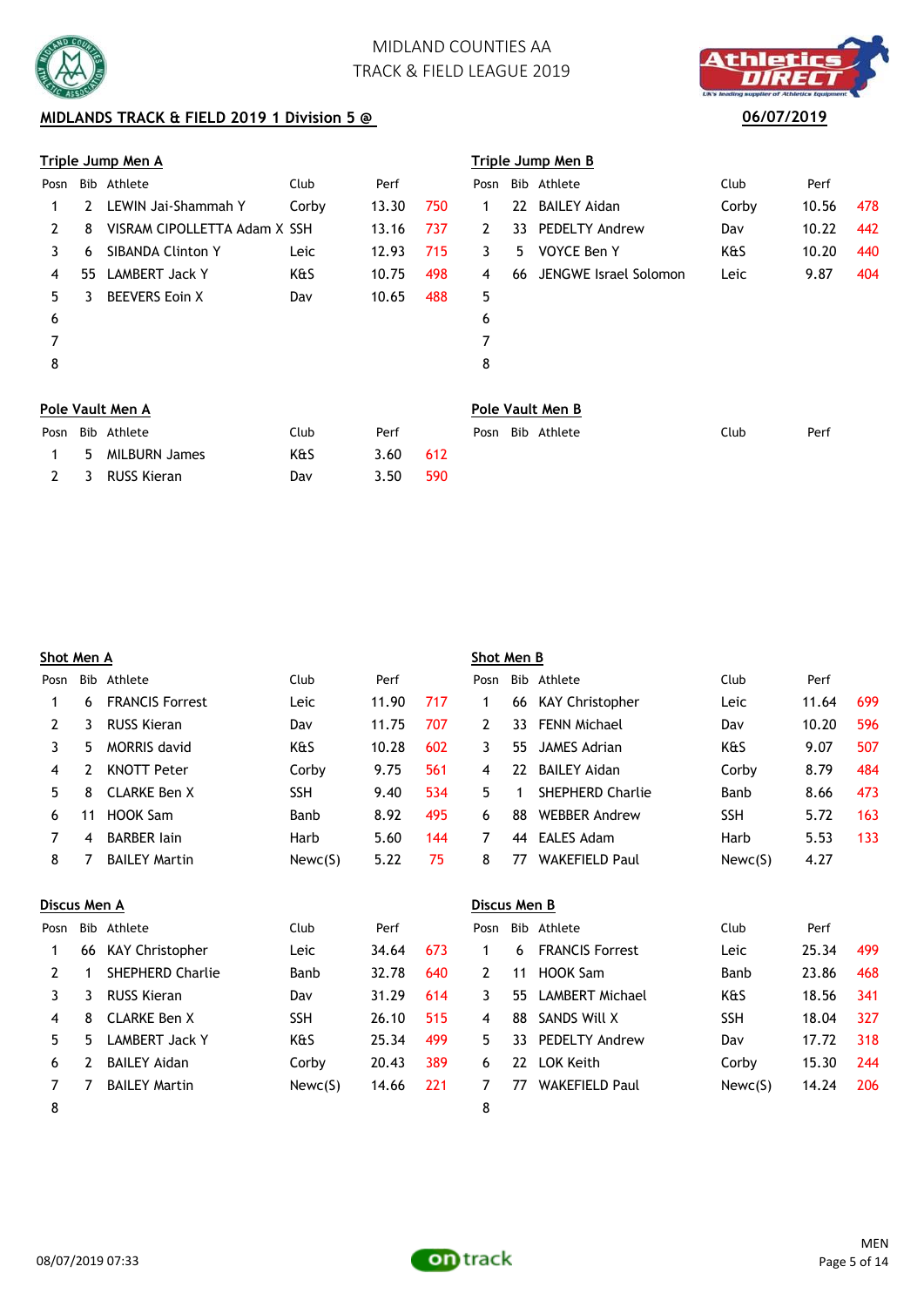

## **MIDLANDS TRACK & FIELD 2019 1 Division 5 @** 06/07/2019

# **Hammer Men A Hammer Men B**

| Posn |    |                        |             |       |     |    |    |                       |            |       |     |
|------|----|------------------------|-------------|-------|-----|----|----|-----------------------|------------|-------|-----|
|      |    | Bib Athlete            | Club        | Perf  |     |    |    | Posn Bib Athlete      | Club       | Perf  |     |
|      | 5. | LAMBERT Jack Y         | K&S         | 48.61 | 812 |    | 55 | <b>MORRIS david</b>   | K&S        | 28.95 | 565 |
|      | 6  | KAY Christopher        | <b>Leic</b> | 26.22 | 523 | 2  | 3  | <b>PEDELTY Andrew</b> | Dav        | 20.15 | 421 |
|      | 33 | FENN Michael           | Dav         | 23.15 | 474 | 3  | 77 | <b>BAILEY Martin</b>  | Newc(S)    | 16.39 | 345 |
| 4    |    | <b>TOMKINSON Brian</b> | Newc(S)     | 22.27 | 459 | 4  | 88 | <b>ALBUTT Stuart</b>  | <b>SSH</b> | 13.48 | 277 |
| 5.   |    | <b>KNOTT Peter</b>     | Corby       | 21.62 | 447 | 5. | 22 | LOK Keith             | Corby      | 12.01 | 236 |
| 6    |    | <b>ROBINSON Jan</b>    | Banb        | 19.46 | 408 | 6  |    |                       |            |       |     |
|      | 8  | <b>WEBBER Andrew</b>   | <b>SSH</b>  | 15.44 | 324 |    |    |                       |            |       |     |
| 8    |    |                        |             |       |     | 8  |    |                       |            |       |     |

|    |   | immer men d           |            |       |     |
|----|---|-----------------------|------------|-------|-----|
| sn |   | Bib Athlete           | Club       | Perf  |     |
| 1  |   | 55 MORRIS david       | K&S        | 28.95 | 565 |
| 2  | 3 | <b>PEDELTY Andrew</b> | Dav        | 20.15 | 421 |
| 3  |   | 77 BAILEY Martin      | Newc(S)    | 16.39 | 345 |
| 4  |   | 88 ALBUTT Stuart      | <b>SSH</b> | 13.48 | 277 |
| 5. |   | 22 LOK Keith          | Corby      | 12.01 | 236 |
| 6  |   |                       |            |       |     |
|    |   |                       |            |       |     |
| R  |   |                       |            |       |     |

| Javelin Men A |    |                            |            |       |     | Javelin Men B |    |                          |            |       |     |  |
|---------------|----|----------------------------|------------|-------|-----|---------------|----|--------------------------|------------|-------|-----|--|
| Posn          |    | Bib Athlete                | Club       | Perf  |     | Posn          |    | Bib Athlete              | Club       | Perf  |     |  |
|               | 33 | <b>MARTIN-EVANS Leon Y</b> | Dav        | 45.29 | 689 |               | 3  | <b>RUSS Kieran</b>       | Dav        | 35.74 | 551 |  |
|               | 5  | <b>MILBURN James</b>       | K&S        | 36.62 | 565 | 2             | 6. | <b>FRANCIS Forrest</b>   | Leic       | 34.67 | 535 |  |
|               | 66 | KAY Christopher            | Leic       | 36.38 | 561 | 3             | 55 | <b>INGRAM Edward</b>     | K&S        | 28.81 | 442 |  |
| 4             |    | <b>BAILEY Aidan</b>        | Corby      | 34.21 | 528 | 4             | 4  | <b>BARBER lain</b>       | Harb       | 17.68 | 234 |  |
| 5             | 8  | <b>WEBBER Andrew</b>       | <b>SSH</b> | 19.96 | 282 | 5.            | 22 | LOK Keith                | Corby      | 15.23 | 178 |  |
| 6             | 44 | SOUTHWELL Jan              | Harb       | 17.83 | 237 | 6             | 88 | <b>HOPEWELL Keelan Y</b> | <b>SSH</b> | 8.73  |     |  |
|               |    | <b>BAILEY Martin</b>       | Newc(S)    | 15.47 | 184 |               | 77 | <b>WAKEFIELD Paul</b>    | Newc(S)    | 8.70  |     |  |
| 8             |    |                            |            |       |     | 8             |    |                          |            |       |     |  |

### **4 x 100m Men A**

|                |   | Posn No. Runners                                                            | <b>Club</b> | Perf |
|----------------|---|-----------------------------------------------------------------------------|-------------|------|
|                | 2 | SPENCE Jordan AKINLOYE Akinwumi BAILEY Aidan SIMON Caleb                    | Corby       | 46.6 |
|                | 8 | SANDS Will X VISRAM CIPOLLETTA Adam X DUNLEAVY James X CLARKE Ben X         | <b>SSH</b>  | 47.3 |
|                | 3 | PEDELTY Andrew THORP William X MARTIN-EVANS Leon Y SANDERSON Alfie X        | Dav         | 47.7 |
| $\overline{4}$ |   | 5 BEYNON Tom Y PRIEST Andrew JAMES Adrian LAMBERT Jack Y                    | K&S         | 48.0 |
| 5.             |   | 6 JENGWE Israel Solomon HUGHES Jonathan WALKER Hayden NJOPA-KABA Nicholas Y | Leic        | 48.2 |
| 6              |   | MOYAERT Oskar Y HOOK Sam CARRUTHERS Jonathan HALL Matthew Y                 | Banb        | 48.6 |
|                |   | 40000                                                                       | Harb        | 55.4 |
| 8              |   | NAGINGTON Lewis Y DROOGMANS Jacob Y STEVENS Jerome SMITH Elliot X           |             | 58.4 |

### **4 x 400m Men A**

|    |               | Posn No. Runners                                                                | Club       | Perf    |
|----|---------------|---------------------------------------------------------------------------------|------------|---------|
| 1  |               | 6 HUGHES Jonathan LAZUTIN Alexander KAIRE Wais SIBANDA Clinton Y                | Leic       | 03:38.5 |
| 2  | 3.            | <b>GREENFIELD Josh Y THORP William X SANDERSON Alfie X RUSS Kieran</b>          | Dav        | 03:46.8 |
| 3. | 8             | HOPEWELL Keelan Y BRACKEN Michael VISRAM CIPOLLETTA Adam X MCLEOD Christopher Y | <b>SSH</b> | 03:51.5 |
| 4  |               | 5 MILBURN James VOYCE Ben Y PARKES Ryan X JAMES Adrian                          | K&S        | 03:51.6 |
| 5. |               | MOYAERT Oskar Y CARRUTHERS Jonathan KELLING Gregor KNOX Owen Y                  | Banb       | 03:59.3 |
| 6  | $\mathcal{L}$ | AKINLOYE Akinwumi LOK Keith SPENCE Jordan DEE Ed                                | Corby      | 04:00.2 |
|    |               | NAGINGTON Lewis Y WAKEFIELD Louis X SHARMAN Tim DROOGMANS Jacob Y               | Newc(S)    | 04:01.8 |
| 8  |               | 4 FORTNUM Tom Y BARBER Adam X WARD Tom EALES Adam                               | Harb       | 04:12.4 |



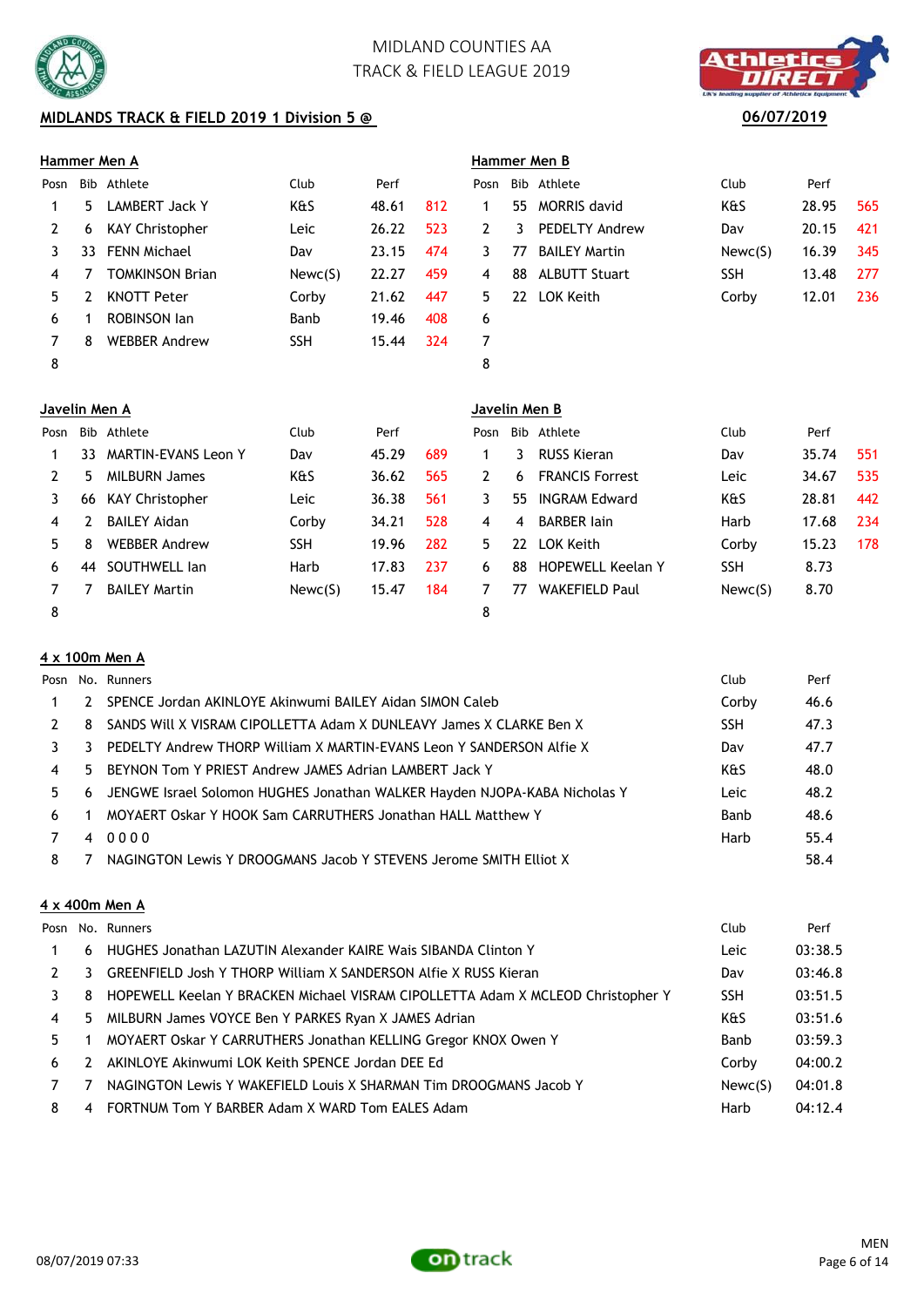

## **MIDLANDS TRACK & FIELD 2019 1 Division 5 @**



## **06/07/2019**

|      |                  | 100m Women A             | Wind       | $-0.4$      |     |                |              | 100m Women B               | Wind       | $-0.3$  |                 |
|------|------------------|--------------------------|------------|-------------|-----|----------------|--------------|----------------------------|------------|---------|-----------------|
|      |                  | Posn No. Athlete         | Club       | Perf        |     | Posn           |              | No. Athlete                | Club       | Perf    |                 |
| 1    | 8                | <b>WEBBER Olivia X</b>   | <b>SSH</b> | 12.7        | 707 | 1              | 88           | <b>PADBURY Rachel Y</b>    | <b>SSH</b> | 13.5    | 545             |
| 2    | 3                | <b>SANDERSON Emily</b>   | Dav        | 13.1        | 623 | 2              | 11           | <b>PARKER Shana</b>        | Banb       | 14.1    | 440             |
| 3    | 2                | <b>MCMULLEN Lauren Y</b> | Corby      | 13.2        | 603 | 3              | 66.          | CHLOE Logan-watson X       | Leic       | 14.1    | 440             |
| 4    | 6                | <b>AGBUDE Juliana X</b>  | Leic       | 13.5        | 545 | 4              | 22           | <b>TREACY Erin X</b>       | Corby      | 14.7    | 348             |
| 5    | 5                | <b>KNOTT Georgina Y</b>  | K&S        | 13.7        | 509 | 5              | 55.          | <b>MURDOCH Jessica</b>     | K&S        | 15.8    | 211             |
| 6    | 1                | <b>COUSINS Hannah</b>    | Banb       | 14.3        | 408 | 6              | 77           | <b>JONES Hannah</b>        | Newc(S)    | 15.9    | 200             |
| 7    | 4                | SOUTHWELL Ellie X        | Harb       | 14.4        | 392 | 7              | 44           | <b>CLAPP Elizabeth X</b>   | Harb       | 15.9    | 200             |
| 8    | 7                | <b>RANFORD Poppy X</b>   | Newc(S)    | 15.7        | 221 | 8              |              |                            |            |         |                 |
|      |                  | 200m Women A             | Wind       | 0.0         |     |                | 200m Women B |                            | Wind       | $-0.2$  |                 |
|      |                  | Posn No. Athlete         | Club       | Perf        |     |                |              | Posn No. Athlete           | Club       | Perf    |                 |
| 1    | 8                | <b>WEBBER Olivia X</b>   | <b>SSH</b> | 25.5        | 756 | 1              | 33           | <b>MARTIN-EVANS Cleo X</b> | Dav        | 26.8    | 626             |
| 2    | 3                | <b>SANDERSON Emily</b>   | Dav        | 26.7        | 635 | $\overline{2}$ | 88           | <b>PADBURY Rachel Y</b>    | <b>SSH</b> | 27.7    | 544             |
| 3    | 2                | <b>MCMULLEN Lauren Y</b> | Corby      | 27.3        | 579 | 3              | 22           | <b>BECKWITH Annie X</b>    | Corby      | 28.4    | 486             |
| 4    | 4                | DOMINGO Sophie Y         | Harb       | 27.7        | 544 | 4              | 44           | SOUTHWELL Ellie X          | Harb       | 28.6    | 47 <sub>C</sub> |
| 5    | 6                | <b>AGBUDE Juliana X</b>  | Leic       | 28.3        | 494 | 5              | 66           | CHLOE Logan-watson X       | Leic       | 29.1    | 431             |
| 6    | 1                | <b>COUSINS Hannah</b>    | Banb       | 29.2        | 424 | 6              | 77           | <b>JONES Hannah</b>        | Newc(S)    | 33.2    | 190             |
| 7    | 5.               | <b>MURDOCH Catherine</b> | K&S        | 31.0        | 304 | $\overline{7}$ | 55.          | STEWARDSON EMMA            | K&S        | 37.7    | 50              |
| 8    | 7                | <b>RANFORD Poppy X</b>   | Newc(S)    | 31.8        | 258 | 8              |              |                            |            |         |                 |
|      |                  | 400m Women A             |            |             |     |                |              | 400m Women B               |            |         |                 |
| Posn |                  | No. Athlete              | Club       | Perf        |     | Posn           |              | No. Athlete                | Club       | Perf    |                 |
| 1    | 8                | WYN-JONES Sian           | <b>SSH</b> | 61.0        | 643 | $\mathbf{1}$   | 88           | DAVILA Sophia X            | <b>SSH</b> | 61.1    | 639             |
| 2    | 4                | <b>MACLEAN Eilidh X</b>  | Harb       | 62.8        | 578 | 2              | 55.          | <b>HAWKSWELL Libby X</b>   | K&S        | 64.0    | 537             |
| 3    | 3                | <b>SANDERSON Emily</b>   | Dav        | 63.9        | 540 | 3              | 22           | <b>CLAYTON Yvette</b>      | Corby      | 65.5    | 487             |
| 4    | 2                | <b>BECKWITH Annie X</b>  | Corby      | 64.9        | 507 | 4              | 66           | <b>MAGEE</b> Iona          | Leic       | 81.8    | 113             |
| 5    | 5                | STEWARDSON Shana X       | K&S        | 65.4        | 491 | 5              |              | 44 BROOKS Lianne           | Harb       | 82.8    | 99              |
| 6    | 7                | <b>STEVENS lily X</b>    | Newc(S)    | 70.8        | 334 | 6              | 77.          | <b>WHITEHURST Amy</b>      | Newc(S)    | 89.9    | 28              |
| 7    | 6                | SOOD Shivani Y           | Leic       | 71.4        | 319 | 7              |              |                            |            |         |                 |
| 8    |                  |                          |            |             |     | 8              |              |                            |            |         |                 |
|      |                  | 800m Women A             |            |             |     |                |              | 800m Women B               |            |         |                 |
|      | Posn No. Athlete |                          | Club       | Perf        |     |                |              | Posn No. Athlete           | Club       | Perf    |                 |
| 1    | 8                | SAXON Lily X             | <b>SSH</b> | 02:21.3 671 |     | 1              |              | 55 HAWKSWELL Libby X       | K&S        | 02:26.0 | 599             |

- 2 5 STEWARDSON Shana X K&S 02:24.6 620 3 22 CUDBY Karen Corby 02:24.8 617 4 4 MACLEAN Eilidh X Harb 02:25.3 609 5 77 STEVENS lily X Newc(S) 02:40.8 400
- $6$
- 
- 8 8

|              | 'osn No. Athlete         | Club       | Perf         |  |
|--------------|--------------------------|------------|--------------|--|
|              | 1 55 HAWKSWELL Libby X   | K&S        | 02:26.0 599  |  |
|              | 2 2 TREACY Erin X        | Corby      | 02:34.0 486  |  |
| $\mathbf{3}$ | 88 MASTERS Sharon        | <b>SSH</b> | 02:34.9 474  |  |
|              | 4 7 CLARKSON Elizabeth Y | Newc(S)    | 02:40.8 400  |  |
| -5           | 44 VOELKERLING Christine | Harb       | $03:14.9$ 97 |  |
| $\epsilon$   |                          |            |              |  |

7 7

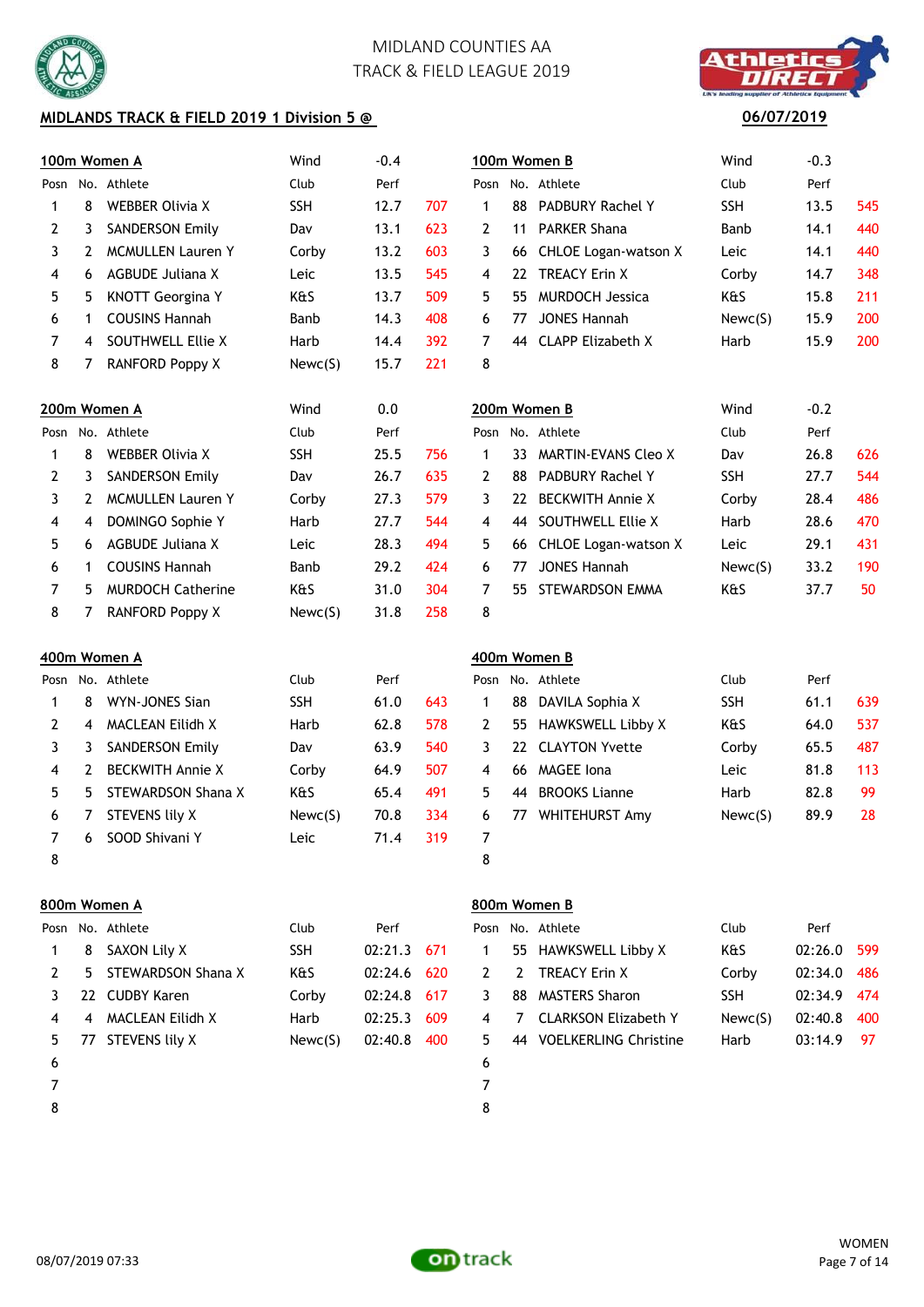

# **MIDLANDS TRACK & FIELD 2019 1 Division 5 @** 06/07/2019



|                |                              | <u>1500m Women A</u>       |            |         |           |                   |     | 1500m Women B               |            |             |       |  |
|----------------|------------------------------|----------------------------|------------|---------|-----------|-------------------|-----|-----------------------------|------------|-------------|-------|--|
| Posn           |                              | No. Athlete                | Club       | Perf    |           |                   |     | Posn No. Athlete            | Club       | Perf        |       |  |
| 1              | 2                            | DEE Imogen X               | Corby      | 05:05.4 | 560       | 1                 | 22. | <b>BELL Alexandra</b>       | Corby      | 05:33.9     | 384   |  |
| 2              | 1                            | <b>WILLIAMS Tia Y</b>      | Banb       | 05:09.8 | 531       | 2                 | 8   | <b>WHEELHOUSE Abigail X</b> | <b>SSH</b> | 05:44.9     | 325   |  |
| 3              | 4                            | <b>WALLIS Bethany X</b>    | Harb       | 05:16.3 | 489       | 3                 | 7   | <b>RANFORD Grace Y</b>      | Newc(S)    | 05:49.9     | 299   |  |
| 4              | 77                           | RANFORD Poppy X            | Newc(S)    | 05:25.4 | 433       | 4                 | 5.  | STEWARDSON Shana X          | K&S        | 06:12.3     | 199   |  |
| 5              | 88                           | <b>MASTERS Sharon</b>      | <b>SSH</b> | 05:38.9 | 356       | 5                 | 11  | <b>KELLING Rosalind</b>     | Banb       | 06:13.4     | 195   |  |
| 6              | 55.                          | TOPHAM Selina-Jayne        | K&S        | 06:10.4 | 207       | 6                 |     | 44 VOELKERLING Christine    | Harb       | 06:21.7 163 |       |  |
| $\overline{7}$ |                              |                            |            |         |           | 7                 |     |                             |            |             |       |  |
| 8              |                              |                            |            |         |           | 8                 |     |                             |            |             |       |  |
|                |                              | 3000m Women A              |            |         |           |                   |     | 3000m Women B               |            |             |       |  |
| Posn           |                              | No. Athlete                | Club       | Perf    |           |                   |     | Posn No. Athlete            | Club       | Perf        |       |  |
| 1              | 4                            | <b>WARD Sarah</b>          | Harb       | 11:02.3 | 557       | 1                 | 44  | <b>CLAPP Elizabeth X</b>    | Harb       | 12:01.8     | 383   |  |
| 2              | 2                            | <b>BELL Alexandra</b>      | Corby      | 11:31.6 | 467       | 2                 | 7   | <b>JONES Hannah</b>         | Newc(S)    | 13:07.6     | 228   |  |
| 3              | 8                            | WHEELHOUSE Abigail X       | <b>SSH</b> | 11:43.8 | 432       | 3                 | 88  | <b>FREEMAN Rebecca</b>      | <b>SSH</b> | 13:18.9     | 205   |  |
| 4              | 77                           | <b>RANFORD Grace Y</b>     | Newc(S)    | 11:48.1 | 420       | 4                 | 55  | STEWARDSON EMMA             | K&S        | 13:54.5     | - 141 |  |
| 5              | 5                            | <b>TOPHAM Selina-Jayne</b> | K&S        | 13:05.0 | 233       | 5                 |     |                             |            |             |       |  |
| 6              |                              |                            |            |         |           | 6                 |     |                             |            |             |       |  |
| 7              |                              |                            |            |         |           | $\overline{7}$    |     |                             |            |             |       |  |
| 8              |                              |                            |            |         |           | 8                 |     |                             |            |             |       |  |
|                | 400m Hurdles Women A<br>Wind |                            |            |         |           |                   |     | 400m Hurdles Women B        | Wind       |             |       |  |
| Posn           |                              | No. Athlete                | Club       | Perf    |           | Posn              |     | No. Athlete                 | Club       | Perf        |       |  |
| 1              | 7                            | <b>TOMKINSON Nadine X</b>  | Newc(S)    | 80.0    | 379       | 1                 | 1   | <b>KELLING Rosalind</b>     | Banb       | 94.1        | 133   |  |
| 2              | 6                            | SOOD Shivani Y             | Leic       | 82.0    | 338       | 2                 | 5   | <b>MURDOCH Jessica</b>      | K&S        | 100.6       | 56    |  |
| 3              | 11                           | <b>COUSINS Hannah</b>      | Banb       | 88.4    | 220       | 3                 |     |                             |            |             |       |  |
| 4              | 8                            | LYNDON Sophie X            | <b>SSH</b> | 91.7    | 167       | 4                 |     |                             |            |             |       |  |
| 5              | 55                           | <b>TOPHAM Selina-Jayne</b> | K&S        | 94.1    | 133       | 5                 |     |                             |            |             |       |  |
| 6              | 44                           | <b>TAYLOR Marise</b>       | Harb       | 106.3   | 12        | 6                 |     |                             |            |             |       |  |
| 7              |                              |                            |            |         |           | 7                 |     |                             |            |             |       |  |
| 8              |                              |                            |            |         |           | 8                 |     |                             |            |             |       |  |
|                |                              | 100m Hurdles Women A       |            |         |           |                   |     | 100m Hurdles Women B        |            |             |       |  |
| Posn           |                              | Athlete                    | Club       | Perf    |           |                   |     | Posn No. Athlete            | Club       | Perf        |       |  |
| 1              | 1                            | <b>SCOTT Rebecca</b>       | Banb       | 19.10   | 413       | 1                 |     | 55 MOORE Alannah Y          | K&S        | 21.20       | 269   |  |
| 2              | 6                            | SOOD Shivani Y             | Leic       | 20.20   | 334       | 2                 |     |                             |            |             |       |  |
| 3              | 5                            | <b>MURDOCH Jessica</b>     | K&S        | 20.80   | 295       | 3                 |     |                             |            |             |       |  |
| 4              | 7                            | <b>TOMKINSON Nadine X</b>  | Newc(S)    | 21.30   | 263       | 4                 |     |                             |            |             |       |  |
| 5              |                              |                            |            |         |           | 5                 |     |                             |            |             |       |  |
| 6              |                              |                            |            |         |           | 6                 |     |                             |            |             |       |  |
| 7              |                              |                            |            |         |           | $\overline{7}$    |     |                             |            |             |       |  |
| 8              |                              |                            |            |         |           | 8                 |     |                             |            |             |       |  |
|                |                              |                            |            |         |           |                   |     |                             |            |             |       |  |
|                |                              | Long Jump Women A          |            |         | <b>DR</b> | Long Jump Women B |     |                             |            |             |       |  |



Posn Bib Athlete Club Perf Posn Bib Athlete Club Perf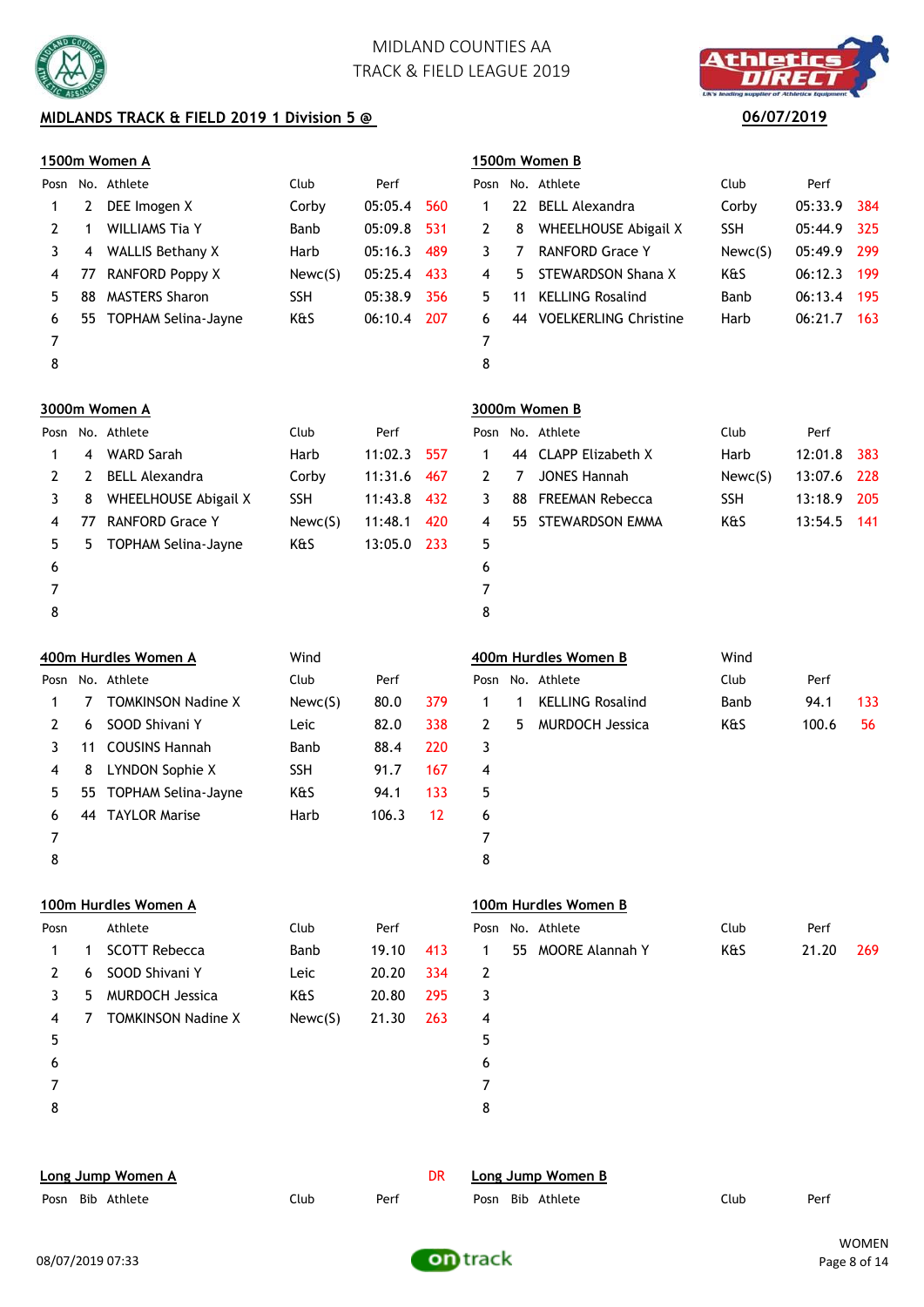



# **MIDLANDS TRACK & FIELD 2019 1 Division 5 @** 06/07/2019

|    |    | MARTIN-EVANS Cleo X     | Dav        | 5.78 | 838 |                |    | <b>SCOTT Rebecca</b>        | <b>Banb</b> | 4.44 | 533 |
|----|----|-------------------------|------------|------|-----|----------------|----|-----------------------------|-------------|------|-----|
|    | 11 | <b>PARKER Shana</b>     | Banb       | 4.59 | 567 | 2.             | 66 | <b>THOMAS Thana X</b>       | Leic        | 4.38 | 520 |
|    | 8  | <b>PADBURY Rachel Y</b> | <b>SSH</b> | 4.52 | 551 | 3              | 33 | <b>SANDERSON Emily</b>      | Dav         | 4.26 | 493 |
| 4  | 6  | MAGEE Iona              | Leic       | 4.40 | 524 | $\overline{4}$ | 22 | <b>TREACY Erin X</b>        | Corby       | 3.23 | 267 |
| 5. |    | <b>CLAYTON Yvette</b>   | Corby      | 4.01 | 437 | 5.             |    | <b>CLARKSON Elizabeth Y</b> | Newc(S)     | 3.18 | 256 |
| 6  | 77 | STEVENS lily X          | Newc(S)    | 3.52 | 330 | 6              | 55 | <b>MURDOCH Catherine</b>    | K&S         | 3.0  | 218 |
|    | 5. | MURDOCH Jessica         | K&S        | 3.20 | 261 |                | 88 | <b>FREEMAN Rebecca</b>      | <b>SSH</b>  | 2.65 | 145 |
| 8  |    |                         |            |      |     | 8              |    |                             |             |      |     |

| OTT Rebecca          | Banb       | 4.44 | 533 |
|----------------------|------------|------|-----|
| IOMAS Thana X        | Leic       | 4.38 | 520 |
| <b>NDERSON Emily</b> | Dav        | 4.26 | 493 |
| <b>EACY Erin X</b>   | Corby      | 3.23 | 267 |
| ARKSON Elizabeth Y   | Newc(S)    | 3.18 | 256 |
| JRDOCH Catherine     | K&S        | 3.0  | 218 |
| <b>EEMAN Rebecca</b> | <b>SSH</b> | 2.65 | 145 |
|                      |            |      |     |

### **High Jump Women A High Jump Women B**

|     | Posn Bib Athlete          | Club    | Perf          |      |  | Posn Bib Athlete   | Club | Perf |
|-----|---------------------------|---------|---------------|------|--|--------------------|------|------|
|     | 1 8 WYN-JONES Sian        | SSH     | 1.43          | -574 |  | 88 LYNDON Sophie X | SSH  | 1.30 |
| 2 1 | SCOTT Rebecca             | Banb    | 1.40          | -542 |  |                    |      |      |
| 3 7 | <b>TOMKINSON Nadine X</b> | Newc(S) | $1.25 \t 378$ |      |  |                    |      |      |

|  | osn Bib Athlete    | Club. | Perf |       |  | Posn Bib Athlete   | Club | Perf |     |
|--|--------------------|-------|------|-------|--|--------------------|------|------|-----|
|  | 1 8 WYN-JONES Sian | SSH   | 1,43 | - 574 |  | 88 LYNDON Sophie X | SSH  | 1.30 | 433 |
|  |                    |       |      |       |  |                    |      |      |     |

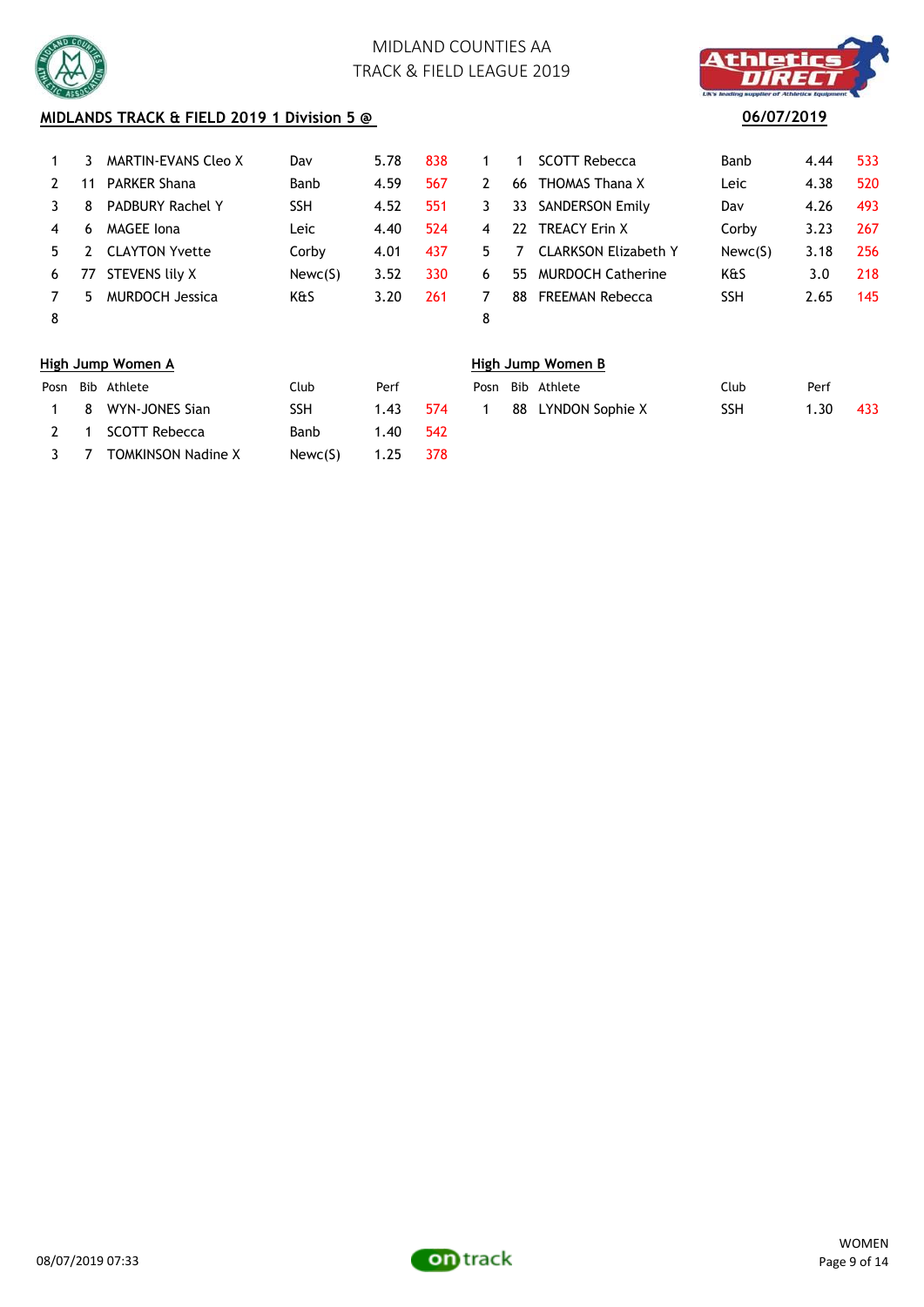

## **MIDLANDS TRACK & FIELD 2019 1 Division 5 @** 06/07/2019

### **Triple Jump Women A Triple Jump Women B**

| Posn |    | Bib Athlete           | Club       | Perf |     |              |    | Posn Bib Athlete      | Club       | Perf |     |
|------|----|-----------------------|------------|------|-----|--------------|----|-----------------------|------------|------|-----|
|      |    | <b>PARKER Shana</b>   | Banb       | 9.97 | 607 | $\mathbf{1}$ | 11 | <b>SCOTT Rebecca</b>  | Banb       | 9.35 | 540 |
|      | 8  | LYNDON Sophie X       | <b>SSH</b> | 9.44 | 550 | 2            | 88 | <b>MOORE Michelle</b> | <b>SSH</b> | 9.14 | 517 |
|      | 66 | THOMAS Thana X        | Leic       | 8.17 | 409 | 3            |    |                       |            |      |     |
| 4    | 4  | WALLIS Bethany X      | Harb       | 8.13 | 404 | 4            |    |                       |            |      |     |
| 5.   | 5. | SURRIDGE Jesscia Y    | K&S        | 8.03 | 393 | 5            |    |                       |            |      |     |
| 6    |    | <b>CLAYTON Yvette</b> | Corby      | 7.96 | 385 | 6            |    |                       |            |      |     |
|      |    |                       |            |      |     |              |    |                       |            |      |     |
| 8    |    |                       |            |      |     | 8            |    |                       |            |      |     |
|      |    |                       |            |      |     |              |    |                       |            |      |     |

1 SCOTT Rebecca Banb 1.70 288

|                | 'riple Jump Women B |                   |            |      |     |  |  |  |  |  |  |  |
|----------------|---------------------|-------------------|------------|------|-----|--|--|--|--|--|--|--|
| 'osn           |                     | Bib Athlete       | Club       | Perf |     |  |  |  |  |  |  |  |
| $\mathbf 1$    |                     | 11 SCOTT Rebecca  | Banb       | 9.35 | 540 |  |  |  |  |  |  |  |
| $\overline{2}$ |                     | 88 MOORE Michelle | <b>SSH</b> | 9.14 | 517 |  |  |  |  |  |  |  |
| 3              |                     |                   |            |      |     |  |  |  |  |  |  |  |
| $\overline{4}$ |                     |                   |            |      |     |  |  |  |  |  |  |  |
| 5              |                     |                   |            |      |     |  |  |  |  |  |  |  |
| 6              |                     |                   |            |      |     |  |  |  |  |  |  |  |
| 7              |                     |                   |            |      |     |  |  |  |  |  |  |  |

### **Pole Vault Women A Pole Vault Women B**

|                | Posn Bib Athlete | Club | Perf |     |  | Posn Bib Athlete | Club | Perf |
|----------------|------------------|------|------|-----|--|------------------|------|------|
| $\overline{4}$ | BROOKS Lianne    | Harb | 2.20 | 424 |  |                  |      |      |
|                | 8 MOORE Michelle | SSH  | 2.00 | 370 |  |                  |      |      |

|      |     | <u>Shot Women A</u>        |            |       |     | <b>Shot Women B</b> |     |                              |            |       |     |  |
|------|-----|----------------------------|------------|-------|-----|---------------------|-----|------------------------------|------------|-------|-----|--|
| Posn | Bib | Athlete                    | Club       | Perf  |     | Posn                | Bib | Athlete                      | Club       | Perf  |     |  |
| 1    | 6   | <b>FRANCIS Eden</b>        | Leic       | 11.94 | 852 | 1                   | 22  | <b>MCMULLEN Lauren Y</b>     | Corby      | 8.84  | 638 |  |
| 2    | 2   | <b>BAILEY Niamh</b>        | Corby      | 11.35 | 814 | 2                   | 5.  | MOORE Alannah Y              | K&S        | 7.42  | 524 |  |
| 3    | 1   | <b>CHERRY Jessica</b>      | Banb       | 10.16 | 734 | 3                   | 66  | <b>REGAN Margaret</b>        | Leic       | 6.74  | 464 |  |
| 4    | 55  | <b>KNOTT Georgina Y</b>    | K&S        | 8.77  | 633 | 4                   | 11  | <b>COUSINS Hannah</b>        | Banb       | 5.75  | 367 |  |
| 5    | 3.  | <b>MARTIN-EVANS Cleo X</b> | Dav        | 8.65  | 624 | 5                   | 88  | <b>MASTERS Sharon</b>        | <b>SSH</b> | 5.65  | 356 |  |
| 6    | 4   | DOMINGO Sophie Y           | Harb       | 7.65  | 544 | 6                   | 33  | <b>SANDERSON Emily</b>       | Dav        | 5.59  | 349 |  |
| 7    | 8   | WYN-JONES Sian             | <b>SSH</b> | 6.79  | 469 | 7                   | 44  | <b>TAYLOR Marise</b>         | Harb       | 5.58  | 348 |  |
| 8    | 7   | <b>WHITEHURST Amy</b>      | Newc(S)    | 6.25  | 418 | 8                   | 77  | <b>BAILEY Julia</b>          | Newc(S)    | 4.90  | 268 |  |
|      |     | <u>Discus Women A</u>      |            |       |     |                     |     | Discus Women B               |            |       |     |  |
| Posn | Bib | Athlete                    | Club       | Perf  |     | Posn                | Bib | Athlete                      | Club       | Perf  |     |  |
| 1    | 6   | <b>FRANCIS Eden</b>        | Leic       | 45.52 | 945 | 1                   | 66  | <b>REGAN Margaret</b>        | Leic       | 24.41 | 632 |  |
| 2    | 5.  | <b>MOORE Alannah Y</b>     | K&S        | 19.94 | 542 | 2                   | 55  | <b>MURDOCH Catherine</b>     | K&S        | 16.42 | 457 |  |
| 3    | 2   | <b>MCMULLEN Lauren Y</b>   | Corby      | 18.53 | 510 | 3                   | 11  | <b>COUSINS Hannah</b>        | Banb       | 14.77 | 411 |  |
| 4    | 1   | <b>CHERRY Jessica</b>      | Banb       | 17.49 | 484 | 4                   | 22  | <b>SHEPHERD Tracey</b>       | Corby      | 12.02 | 319 |  |
| 5.   | 8   | DRAPER Anna X              | <b>SSH</b> | 15.83 | 441 | 5                   | 44  | <b>VOELKERLING Christine</b> | Harb       | 10.27 | 242 |  |
| 6    | 4   | <b>TAYLOR Marise</b>       | Harb       | 15.08 | 420 | 6                   | 88  | <b>WEBBER Olivia X</b>       | SSH        | 9.75  | 213 |  |
| 7    | 77  | <b>BAILEY Julia</b>        | Newc(S)    | 10.44 | 250 | 7                   | 33  | <b>WALDRON Gillian</b>       | Dav        | 8.95  | 158 |  |

![](_page_9_Picture_11.jpeg)

8 3 CLARKE Diane Dav 10.44 250 8 7 WHITEHURST Amy Newc(S) 1.00

![](_page_9_Picture_13.jpeg)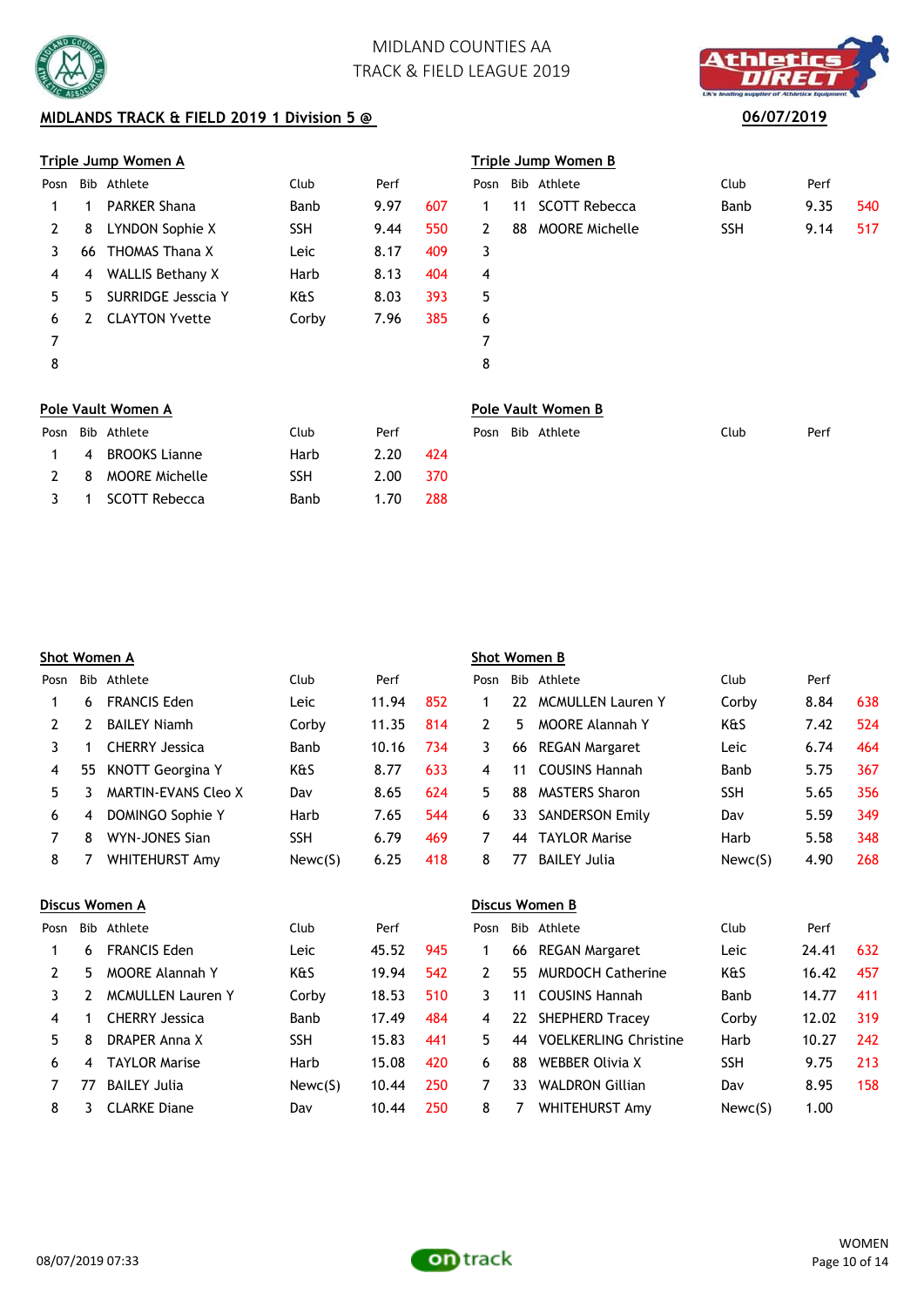![](_page_10_Picture_0.jpeg)

# **MIDLANDS TRACK & FIELD 2019 1 Division 5 @** 06/07/2019

### **Hammer Women A Hammer Women B**

| Posn |     | Bib Athlete           | <b>Club</b> | Perf  |     | Posn |     | Bib Athlete                  | Club       | Perf  |     |
|------|-----|-----------------------|-------------|-------|-----|------|-----|------------------------------|------------|-------|-----|
|      | 5.  | SURRIDGE Jesscia Y    | K&S         | 33.07 | 651 |      |     | 55 MURDOCH Catherine         | K&S        | 16.82 | 393 |
|      | 6   | <b>FRANCIS Eden</b>   | Leic        | 27.95 | 579 | 2    | 66  | <b>REGAN Margaret</b>        | Leic       | 16.73 | 391 |
|      | 8   | <b>MOORE Michelle</b> | <b>SSH</b>  | 16.03 | 377 | 3    |     | WHITEHURST Amy               | Newc(S)    | 13.05 | 312 |
|      | 77  | <b>BAILEY Julia</b>   | Newc(S)     | 14.45 | 344 | 4    | -44 | <b>VOELKERLING Christine</b> | Harb       | 9.66  | 224 |
|      | 4   | <b>TAYLOR Marise</b>  | Harb        | 14.09 | 336 | 5.   | 88  | <b>MASTERS Sharon</b>        | <b>SSH</b> | 9.39  | 215 |
| 6    | 22. | <b>CLAYTON Yvette</b> | Corby       | 13.84 | 331 | 6    |     |                              |            |       |     |
|      |     | <b>CLARKE Diane</b>   | Dav         | 12.83 | 307 |      |     |                              |            |       |     |
| 8    |     |                       |             |       |     | 8    |     |                              |            |       |     |

| )sn |    | Bib Athlete              | Club       | Perf  |     |
|-----|----|--------------------------|------------|-------|-----|
|     |    | 55 MURDOCH Catherine     | K&S        | 16.82 | 393 |
| 2   |    | 66 REGAN Margaret        | Leic       | 16.73 | 391 |
| 3   | 7  | WHITEHURST Amy           | Newc(S)    | 13.05 | 312 |
| 4   |    | 44 VOELKERLING Christine | Harb       | 9.66  | 224 |
| 5   | 88 | <b>MASTERS Sharon</b>    | <b>SSH</b> | 9.39  | 215 |
| 6   |    |                          |            |       |     |
|     |    |                          |            |       |     |
|     |    |                          |            |       |     |

|      | Javelin Women A |                       |            |       |     |      | Javelin Women B |                        |            |       |     |  |  |
|------|-----------------|-----------------------|------------|-------|-----|------|-----------------|------------------------|------------|-------|-----|--|--|
| Posn | Bib             | Athlete               | Club       | Perf  |     | Posn | Bib             | Athlete                | Club       | Perf  |     |  |  |
|      |                 | <b>BAILEY Niamh</b>   | Corby      | 30.20 | 732 |      | 55.             | <b>MOORE Alannah Y</b> | K&S        | 25.59 | 656 |  |  |
|      | 4               | DOMINGO Sophie Y      | Harb       | 28.18 | 700 | 2    | 6               | THOMAS Thana X         | Leic       | 19.11 | 531 |  |  |
| 3    | 8               | DRAPER Anna X         | <b>SSH</b> | 27.49 | 688 | 3    | 22              | CLAYTON Yvette         | Corby      | 17.70 | 500 |  |  |
| 4    | 5.              | SURRIDGE Jesscia Y    | K&S        | 27.47 | 688 | 4    | 44              | TAYLOR Marise          | Harb       | 16.75 | 478 |  |  |
| 5.   |                 | <b>CHERRY Jessica</b> | Banb       | 21.87 | 587 | 5.   | 77              | WHITEHURST Amy         | Newc(S)    | 13.80 | 402 |  |  |
| 6    | 66              | AGBUDE Juliana X      | Leic       | 19.94 | 548 | 6    | 88              | <b>FREEMAN Rebecca</b> | <b>SSH</b> | 12.94 | 378 |  |  |
|      |                 | <b>JONES Hannah</b>   | Newc(S)    | 16.37 | 469 |      | 33              | <b>WALDRON Gillian</b> | Dav        | 6.71  | 79  |  |  |
| 8    |                 | <b>CLARKE Diane</b>   | Dav        | 11.67 | 338 | 8    |                 |                        |            |       |     |  |  |

## **4 x 100m Women A**

|              |    | Posn No. Runners                                                        | Club       | Perf  |
|--------------|----|-------------------------------------------------------------------------|------------|-------|
| $\mathbf{1}$ | 8  | PADBURY Rachel Y DAVILA Sophia X LYNDON Sophie X WEBBER Olivia X        | <b>SSH</b> | 52.90 |
|              |    | CLAYTON Yvette TREACY Erin X BECKWITH Annie X MCMULLEN Lauren Y         | Corby      | 54.50 |
|              |    | COUSINS Hannah PARKER Shana ARMSTRONG Tegan X SCOTT Rebecca             | Banb       | 55.00 |
| 4            |    | 6 MAGEE Iona CHLOE Logan-watson X SOOD Shivani Y AGBUDE Juliana X       | Leic       | 55.20 |
| .5.          |    | 4 CLAPP Elizabeth X DOMINGO Sophie Y MACLEAN Eilidh X SOUTHWELL Ellie X | Harb       | 58.20 |
| 6            | 5. | KNOTT Georgina Y MURDOCH Catherine MURDOCH Jessica MOORE Alannah Y      | K&S        | 58.80 |
|              |    | JONES Hannah RANFORD Grace Y MATTHEWS Laura WHITEHURST Amy              | Newc(S)    | 69.70 |
| 8            |    |                                                                         |            |       |

## **4 x 400m Women A**

|   | Posn No. Runners                                                          | Club       | Perf    |
|---|---------------------------------------------------------------------------|------------|---------|
|   | 8 SAXON Lily X MASTERS Sharon DAVILA Sophia X WYN-JONES Sian              | <b>SSH</b> | 04:17.4 |
|   | 2 CUDBY Karen CLAYTON Yvette DEE Imogen X BECKWITH Annie X                | Corby      | 04:24.6 |
|   | 4 CLAPP Elizabeth X DOMINGO Sophie Y WALLIS Bethany X MACLEAN Eilidh X    | Harb       | 04:52.3 |
| 4 | 5 HAWKSWELL Libby X STEWARDSON EMMA STEWARDSON Shana X SURRIDGE Jesscia Y | K&S        | 04:55.0 |
| 5 | TOMKINSON Nadine X STEVENS lily X RANFORD Poppy X RANFORD Grace Y         | Newc(S)    | 04:59.8 |

- 
- 
- 

![](_page_10_Picture_18.jpeg)

![](_page_10_Picture_20.jpeg)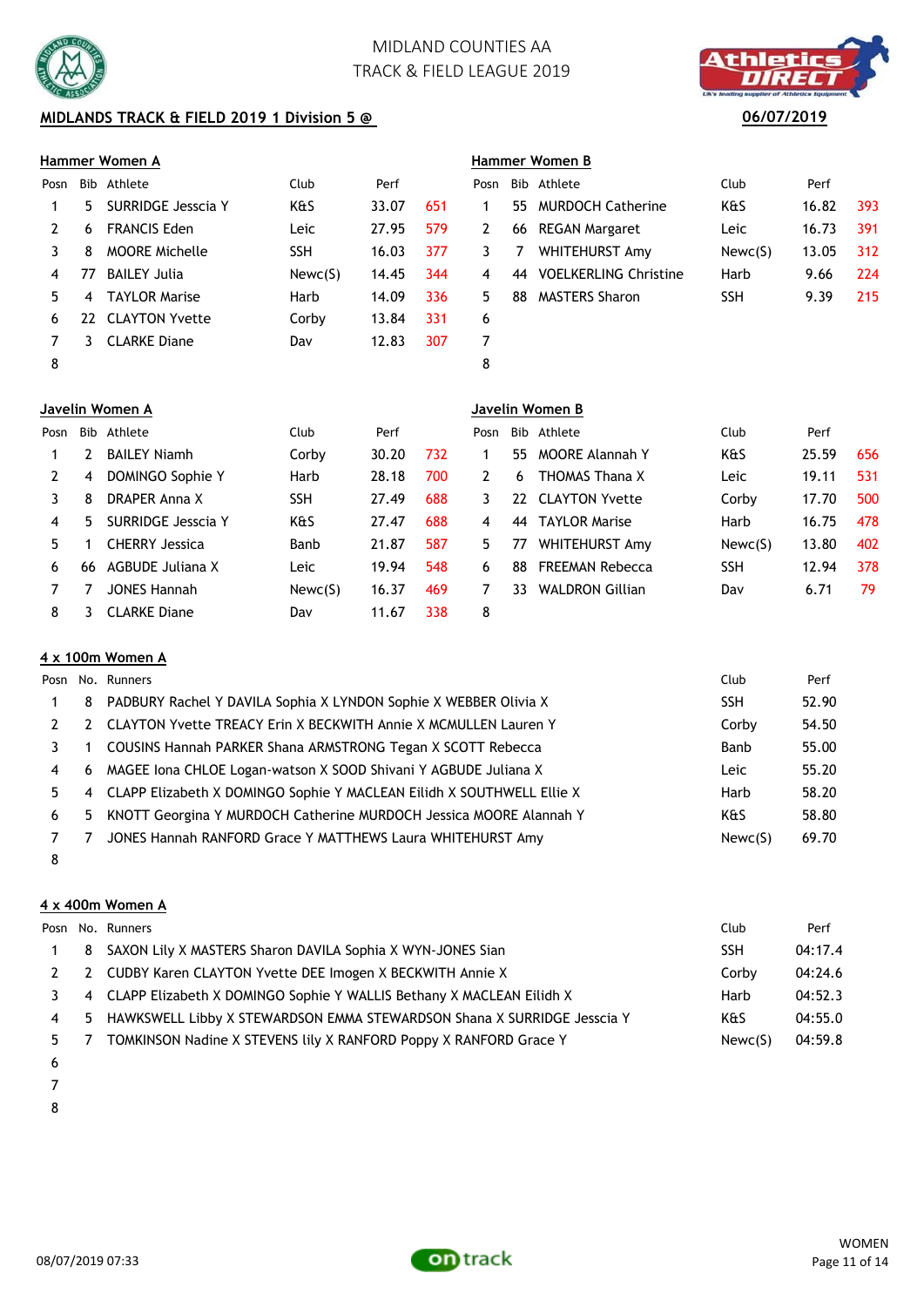![](_page_11_Picture_0.jpeg)

![](_page_11_Picture_2.jpeg)

### **MIDLANDS TRACK & FIELD 2019 1 Division 5 @**

### 06/07/2019

| <b>NON-SCORERS</b> |                  |           |      |      | <b>NON-SCORERS</b> |  |           |      |      |  |  |  |
|--------------------|------------------|-----------|------|------|--------------------|--|-----------|------|------|--|--|--|
|                    | 400m Hurdles Men |           |      |      | 400m Hurdles Women |  |           |      |      |  |  |  |
| Posn               | Bib Athlete      | Age Group | Club | Perf | Posn Bib Athlete   |  | Age Group | Club | Perf |  |  |  |
|                    |                  |           |      |      |                    |  |           |      |      |  |  |  |
| 2                  |                  |           |      |      | 2                  |  |           |      |      |  |  |  |
| 3                  |                  |           |      |      |                    |  |           |      |      |  |  |  |
| 4                  |                  |           |      |      | 4                  |  |           |      |      |  |  |  |
| 5                  |                  |           |      |      | 5                  |  |           |      |      |  |  |  |
| 6                  |                  |           |      |      | 6                  |  |           |      |      |  |  |  |

| $\tilde{\phantom{a}}$ |    |                 |           |            |      | $\tilde{\phantom{a}}$ |           |      |      |
|-----------------------|----|-----------------|-----------|------------|------|-----------------------|-----------|------|------|
| 6                     |    |                 |           |            |      | 6                     |           |      |      |
| 100m Men              |    |                 |           | Wind       |      | 100m Women            |           | Wind |      |
| Posn                  |    | Bib Athlete     | Age Group | Club       | Perf | Posn Bib Athlete      | Age Group | Club | Perf |
|                       |    | 52 Marcel Hodge | <b>SM</b> | Harborougl | 11.6 |                       |           |      |      |
| 2                     | 60 | Caleb Simon     | <b>SM</b> | Corby      | 12.4 | 2                     |           |      |      |
| 3                     |    |                 |           |            |      |                       |           |      |      |
| 4                     |    |                 |           |            |      | 4                     |           |      |      |
| 5                     |    |                 |           |            |      | 5                     |           |      |      |
| 6                     |    |                 |           |            |      | 6                     |           |      |      |

|      | 200m Men |                 |           | Wind            |      | 200m Women       | Wind      |      |      |
|------|----------|-----------------|-----------|-----------------|------|------------------|-----------|------|------|
| Posn |          | Bib Athlete     | Age Group | Club            | Perf | Posn Bib Athlete | Age Group | Club | Perf |
| 1    |          | 52 Marcel Hodge | SM        | Harborougl 23.6 |      |                  |           |      |      |
| 2    |          |                 |           |                 |      | 2                |           |      |      |
| 3    |          |                 |           |                 |      |                  |           |      |      |
| 4    |          |                 |           |                 |      | 4                |           |      |      |
| 5    |          |                 |           |                 |      | 5                |           |      |      |
| 6    |          |                 |           |                 |      | 6                |           |      |      |
|      |          |                 |           |                 |      |                  |           |      |      |
| 8    |          |                 |           |                 |      | 8                |           |      |      |

 7 8

| 200m Women     |                  | Wind      |      |      |  |  |  |
|----------------|------------------|-----------|------|------|--|--|--|
|                | Posn Bib Athlete | Age Group | Club | Perf |  |  |  |
| 1              |                  |           |      |      |  |  |  |
| $\overline{2}$ |                  |           |      |      |  |  |  |
| 3              |                  |           |      |      |  |  |  |
| 4              |                  |           |      |      |  |  |  |
| 5              |                  |           |      |      |  |  |  |
| 6              |                  |           |      |      |  |  |  |
| 7              |                  |           |      |      |  |  |  |
| 8              |                  |           |      |      |  |  |  |

| 400m Men |                  |           |      |      | 400m Women       |           |      |      |  |  |
|----------|------------------|-----------|------|------|------------------|-----------|------|------|--|--|
|          | Posn Bib Athlete | Age Group | Club | Perf | Posn Bib Athlete | Age Group | Club | Perf |  |  |
|          |                  |           |      |      | 1                |           |      |      |  |  |
|          |                  |           |      |      |                  |           |      |      |  |  |
|          |                  |           |      |      |                  |           |      |      |  |  |
| 4        |                  |           |      |      | 4                |           |      |      |  |  |
| 5        |                  |           |      |      | 5                |           |      |      |  |  |
| 6        |                  |           |      |      | 6                |           |      |      |  |  |

| 800m Men            |           |      |      | 800m Women       |           |      |      |  |  |  |
|---------------------|-----------|------|------|------------------|-----------|------|------|--|--|--|
| Bib Athlete<br>Posn | Age Group | Club | Perf | Posn Bib Athlete | Age Group | Club | Perf |  |  |  |
| 1                   |           |      |      |                  |           |      |      |  |  |  |
| 2                   |           |      |      | 2                |           |      |      |  |  |  |
| 3                   |           |      |      | 3                |           |      |      |  |  |  |
| 4                   |           |      |      | 4                |           |      |      |  |  |  |
| 5                   |           |      |      | 5                |           |      |      |  |  |  |
| 6                   |           |      |      | 6                |           |      |      |  |  |  |
|                     |           |      |      |                  |           |      |      |  |  |  |

| 1500m Men |             |           |      |      | 1500m Women |             |           |      |      |  |
|-----------|-------------|-----------|------|------|-------------|-------------|-----------|------|------|--|
| Posn      | Bib Athlete | Age Group | Club | Perf | Posn        | Bib Athlete | Age Group | Club | Perf |  |
|           |             |           |      |      |             |             |           |      |      |  |
| 2         |             |           |      |      |             |             |           |      |      |  |
|           |             |           |      |      |             |             |           |      |      |  |
| 4         |             |           |      |      | 4           |             |           |      |      |  |
| 5         |             |           |      |      | 5           |             |           |      |      |  |
|           |             |           |      |      |             |             |           |      |      |  |

![](_page_11_Picture_13.jpeg)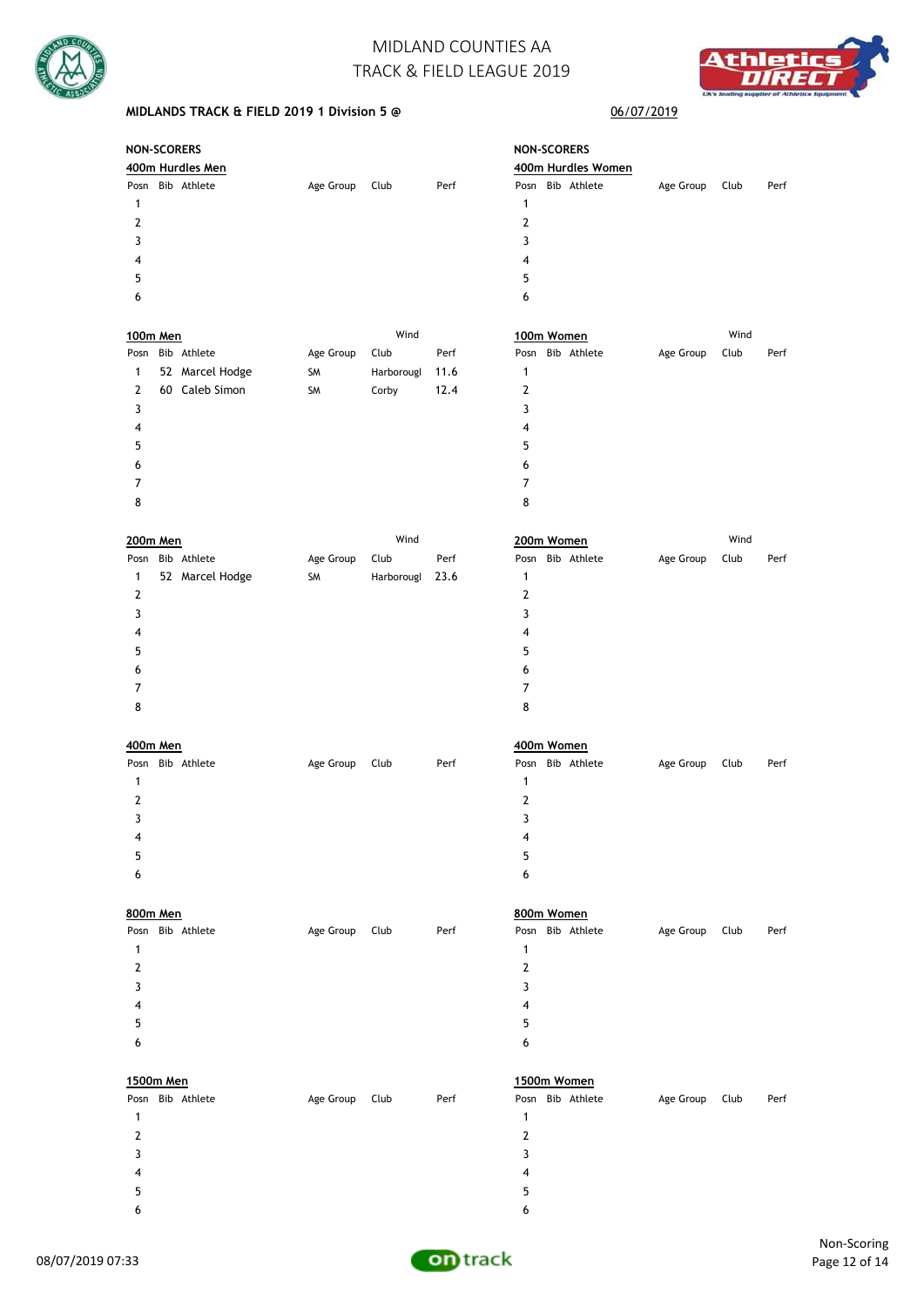![](_page_12_Picture_0.jpeg)

![](_page_12_Picture_2.jpeg)

### **MIDLANDS TRACK & FIELD 2019 1 Division 5 @** 06/07/2019

| 5000m Men |    |                  |           |      |      | 3000m Women |                  |           |      |      |  |
|-----------|----|------------------|-----------|------|------|-------------|------------------|-----------|------|------|--|
|           |    | Posn Bib Athlete | Age Group | Club | Perf |             | Posn Bib Athlete | Age Group | Club | Perf |  |
|           | 46 |                  |           |      |      | 1           |                  |           |      |      |  |
| 2         |    |                  |           |      |      | 2           |                  |           |      |      |  |
| 3         |    |                  |           |      |      | 3           |                  |           |      |      |  |
| 4         |    |                  |           |      |      | 4           |                  |           |      |      |  |
| 5         |    |                  |           |      |      | 5           |                  |           |      |      |  |
| 6         |    |                  |           |      |      | 6           |                  |           |      |      |  |
|           |    |                  |           |      |      |             |                  |           |      |      |  |

|   | 110m Hurdles Men |                  | Wind      |      |      | 100m Hurdles Women |  |                  | Wind      |      |      |
|---|------------------|------------------|-----------|------|------|--------------------|--|------------------|-----------|------|------|
|   |                  | Posn Bib Athlete | Age Group | Club | Perf |                    |  | Posn Bib Athlete | Age Group | Club | Perf |
|   |                  |                  |           |      |      | 1                  |  |                  |           |      |      |
| 2 |                  |                  |           |      |      | າ                  |  |                  |           |      |      |
|   |                  |                  |           |      |      |                    |  |                  |           |      |      |
| 4 |                  |                  |           |      |      | 4                  |  |                  |           |      |      |
| 5 |                  |                  |           |      |      | 5                  |  |                  |           |      |      |
| 6 |                  |                  |           |      |      | 6                  |  |                  |           |      |      |
|   |                  |                  |           |      |      |                    |  |                  |           |      |      |

| S/Chase Men |                  |           |      |      | S/Chase Women    |           |      |      |  |  |
|-------------|------------------|-----------|------|------|------------------|-----------|------|------|--|--|
|             | Posn Bib Athlete | Age Group | Club | Perf | Posn Bib Athlete | Age Group | Club | Perf |  |  |
|             |                  |           |      |      |                  |           |      | 98   |  |  |
|             |                  |           |      |      | 2                |           |      |      |  |  |
|             |                  |           |      |      | 3                |           |      |      |  |  |
| 4           |                  |           |      |      | 4                |           |      |      |  |  |
| 5           |                  |           |      |      | 5                |           |      |      |  |  |
| 6           |                  |           |      |      | 6                |           |      |      |  |  |
|             |                  |           |      |      |                  |           |      |      |  |  |

| Hammer Men          |           |              | <b>Hammer Women</b> |  |                  |           |      |      |
|---------------------|-----------|--------------|---------------------|--|------------------|-----------|------|------|
| Bib Athlete<br>Posn | Age Group | Perf<br>Club |                     |  | Posn Bib Athlete | Age Group | Club | Perf |
|                     |           |              |                     |  |                  |           |      |      |
| 2                   |           |              | 2                   |  |                  |           |      |      |
| 3                   |           |              | 3                   |  |                  |           |      |      |
| 4                   |           |              | 4                   |  |                  |           |      |      |
| 5                   |           |              | 5                   |  |                  |           |      |      |
| 6                   |           |              | 6                   |  |                  |           |      |      |
|                     |           |              |                     |  |                  |           |      |      |

|      | Discus Men  |           | Discus Women |      |                  |           |      |      |  |
|------|-------------|-----------|--------------|------|------------------|-----------|------|------|--|
| Posn | Bib Athlete | Age Group | Club         | Perf | Posn Bib Athlete | Age Group | Club | Perf |  |
|      |             |           |              |      |                  |           |      |      |  |
| 2    |             |           |              |      |                  |           |      |      |  |
| ς    |             |           |              |      | ર                |           |      |      |  |
| 4    |             |           |              |      | 4                |           |      |      |  |
| 5    |             |           |              |      | ҕ,               |           |      |      |  |

| Javelin Men |             |           | Javelin Women |      |      |  |             |           |      |      |
|-------------|-------------|-----------|---------------|------|------|--|-------------|-----------|------|------|
| Posn        | Bib Athlete | Age Group | Club          | Perf | Posn |  | Bib Athlete | Age Group | Club | Perf |
|             |             |           |               |      |      |  |             |           |      |      |
|             |             |           |               |      | າ    |  |             |           |      |      |
|             |             |           |               |      | 3    |  |             |           |      |      |
| 4           |             |           |               |      | 4    |  |             |           |      |      |
| 5           |             |           |               |      | 5    |  |             |           |      |      |
| 6           |             |           |               |      | 6    |  |             |           |      |      |

![](_page_12_Picture_11.jpeg)

![](_page_12_Picture_12.jpeg)